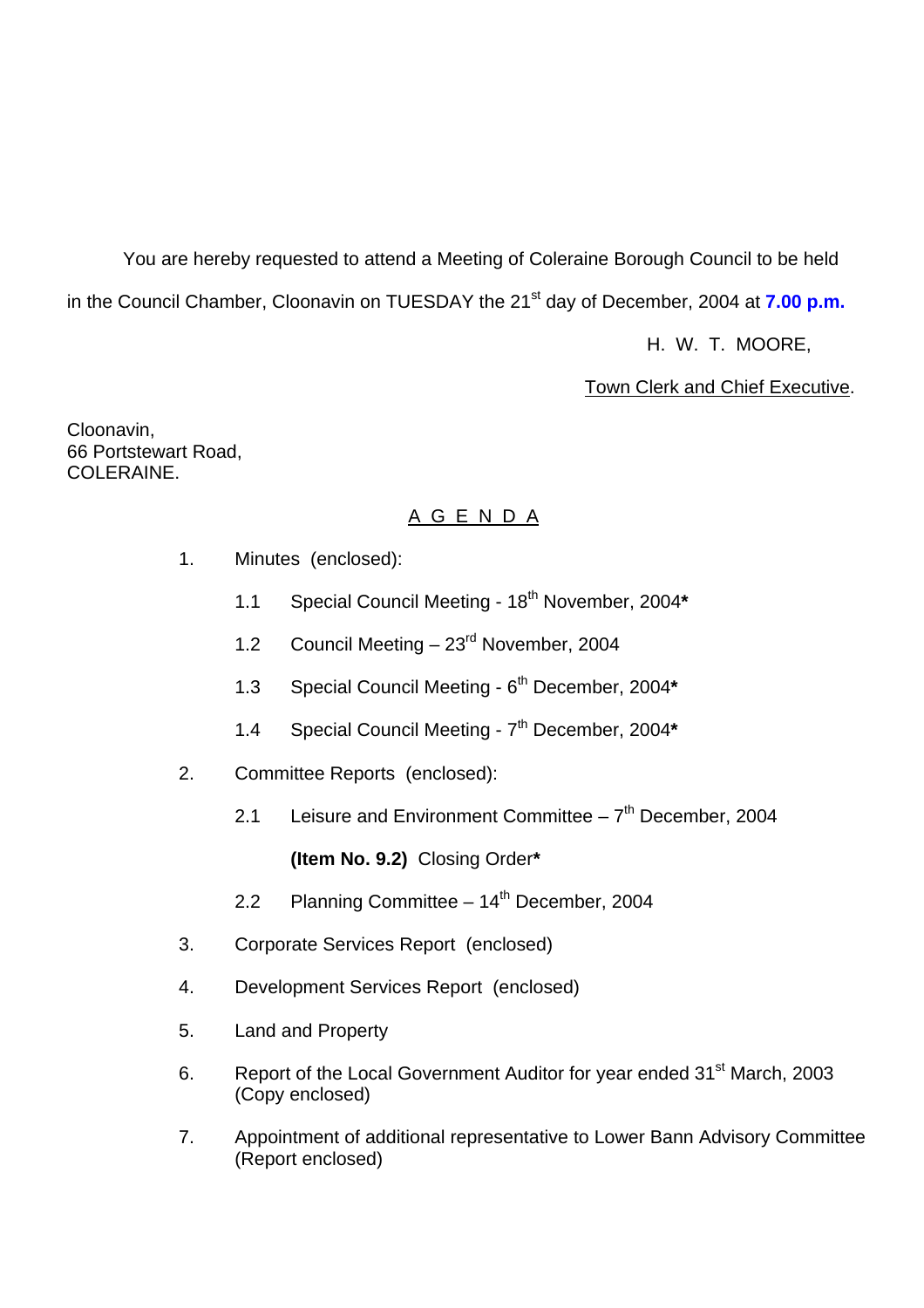8. The undernoted Notice of Motion has been submitted by Councillor J. Dallat:

 "This Council calls on the Secretary of State to reinstate Executive Funds in the proposed Budget to ensure that money is available to support projects in the voluntary sector which are in urgent need of financial assistance."

- 9. Consultation Document (List enclosed)
- 10. NILGA Annual Conference 2005 "Local Government : Making Choices" Radisson SAS, Roepark, Limavady -  $16<sup>th</sup>/17<sup>th</sup>$  February, 2005
- 11. Correspondence, including inter alia:

Letter dated 8<sup>th</sup> December, 2004 from Mr. D. McCreedy, Private Secretary to Ian Pearson, MP regarding Industrial Derating (enclosed)

12. Documents for Sealing

## **Enclosed for Information:**

- (1) Minutes of the Northern Health and Social Services Council dated 3<sup>rd</sup> November, 2004
- (2) NILGA
	- (a) Members Briefing on Meeting dated  $26<sup>th</sup>$  November, 2004
	- (b) Members Briefing on Joint Meeting between NILGA and the Department of the Environment dated 29<sup>th</sup> November, 2004
	- (c) Waste Working Group Update  $29<sup>th</sup>$  November, 2004
- (3) POSH (Perspective on Social Housing)
- (4) Proposals by the British and Irish Governments for a Comprehensive **Agreement**
- **\* Recommended for consideration "In Committee".**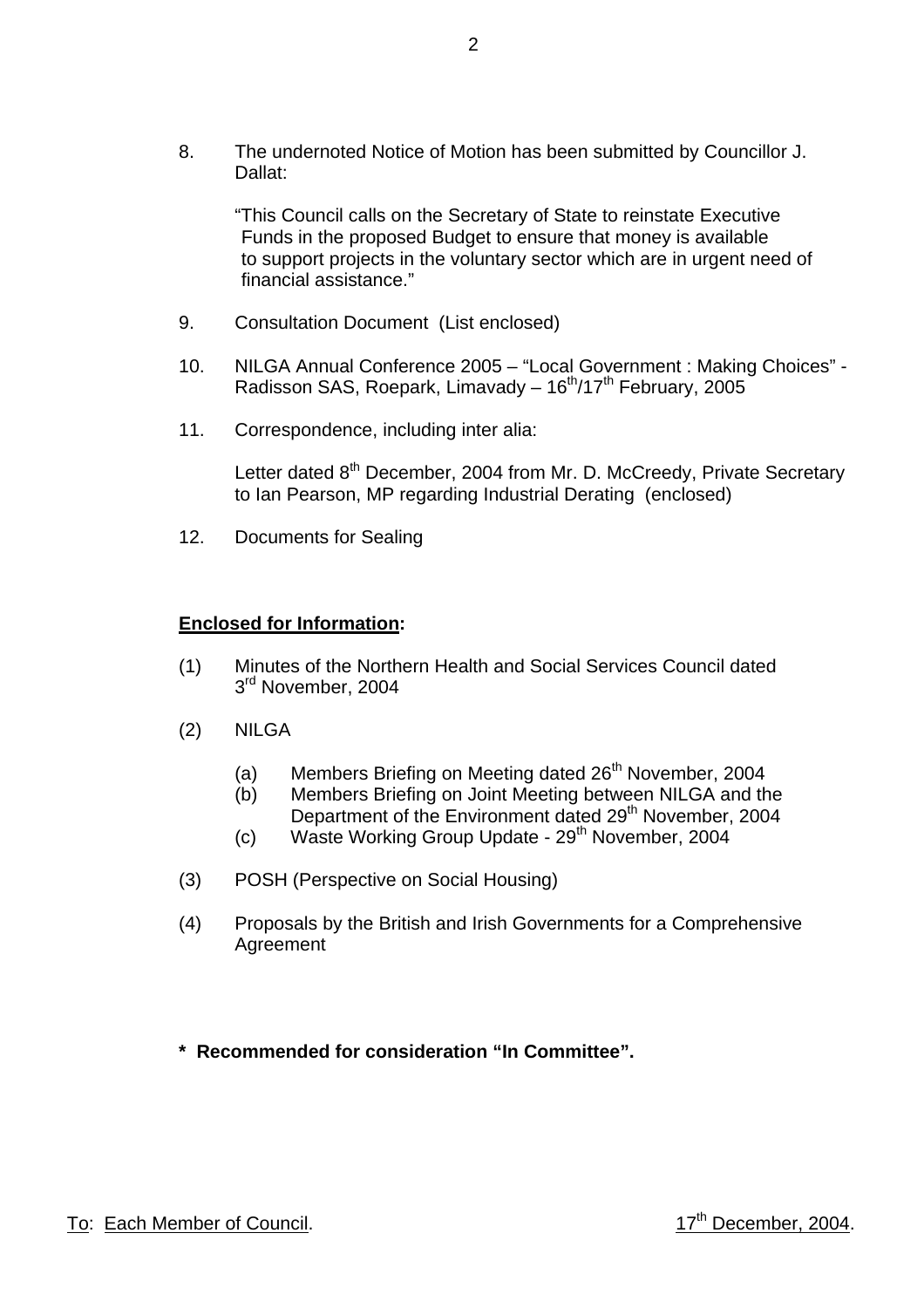## **COLERAINE BOROUGH COUNCIL**

Minutes of proceedings of Coleraine Borough Council held in the Council Chamber, Cloonavin on Tuesday, 23<sup>rd</sup> November, 2004 at 7.30 p.m.

**Convened:** As per Notice attached

**Present:** The Mayor, Councillor R. A. McPherson, in the Chair

The Deputy Mayor, Alderman W. J. McClure

#### **Aldermen**

P. E. A. Armitage (Mrs.) W. T. Creelman  $($ ltems  $1.0 - 3.0)$  B. Leonard E. T. Black (Mrs.)

## **Councillors**

 C. S. Alexander (Ms.) E. A. Johnston (Mrs.)  $($ ltems  $1.0 - 3.0)$  W. A. King D. D. Barbour D. McClarty  $($ ltems  $1.0 - 5.0)$  (Items  $1.0 - 3.0)$ O. M. Church (Mrs.) G. L. McLaughlin J. J. Dallat A. McQuillan T. J. Deans **E. M. Mullan**  $($ ltems  $1.0 - 3.0$  R. D. Stewart E. P. Fielding (Mrs.) W. J. Watt (Items  $1.0 - 3.0$ )

# **Officers in**

 **Attendance:** Town Clerk and Chief Executive, Director of Environmental Health, Director of Leisure Services, Director of Technical Services and Administrative Assistant

**Apology:** Councillor Hillis

Council – Supervalu "Best awards.

## **1.0 MINUTES**

The Minutes of the Council Meeting of 25<sup>th</sup> October, 2004 and the Special Meeting of 28<sup>th</sup> October, 2004 were confirmed and signed.

Matters arising:

| 1.1 | Council Meeting $-25th$<br>October, 2004 - Post Primary<br><b>Education Review</b> | Members expressed the hope that the recent<br>presentation made by Mr. Topping, Chief<br>Executive, North Eastern Education and Library<br>Board, should trigger greater Council involvement<br>in issues; this was especially important in light of<br>the financial situation currently faced by the<br>Education and Library Boards in the Province. |
|-----|------------------------------------------------------------------------------------|---------------------------------------------------------------------------------------------------------------------------------------------------------------------------------------------------------------------------------------------------------------------------------------------------------------------------------------------------------|
| 1.2 | Special Meeting $-28th$<br>October, 2004<br>Northern Ireland Amenity               | In response to a member's query the Mayor<br>confirmed that he would be publicly recognising<br>the efforts of volunteers involved in gaining these                                                                                                                                                                                                     |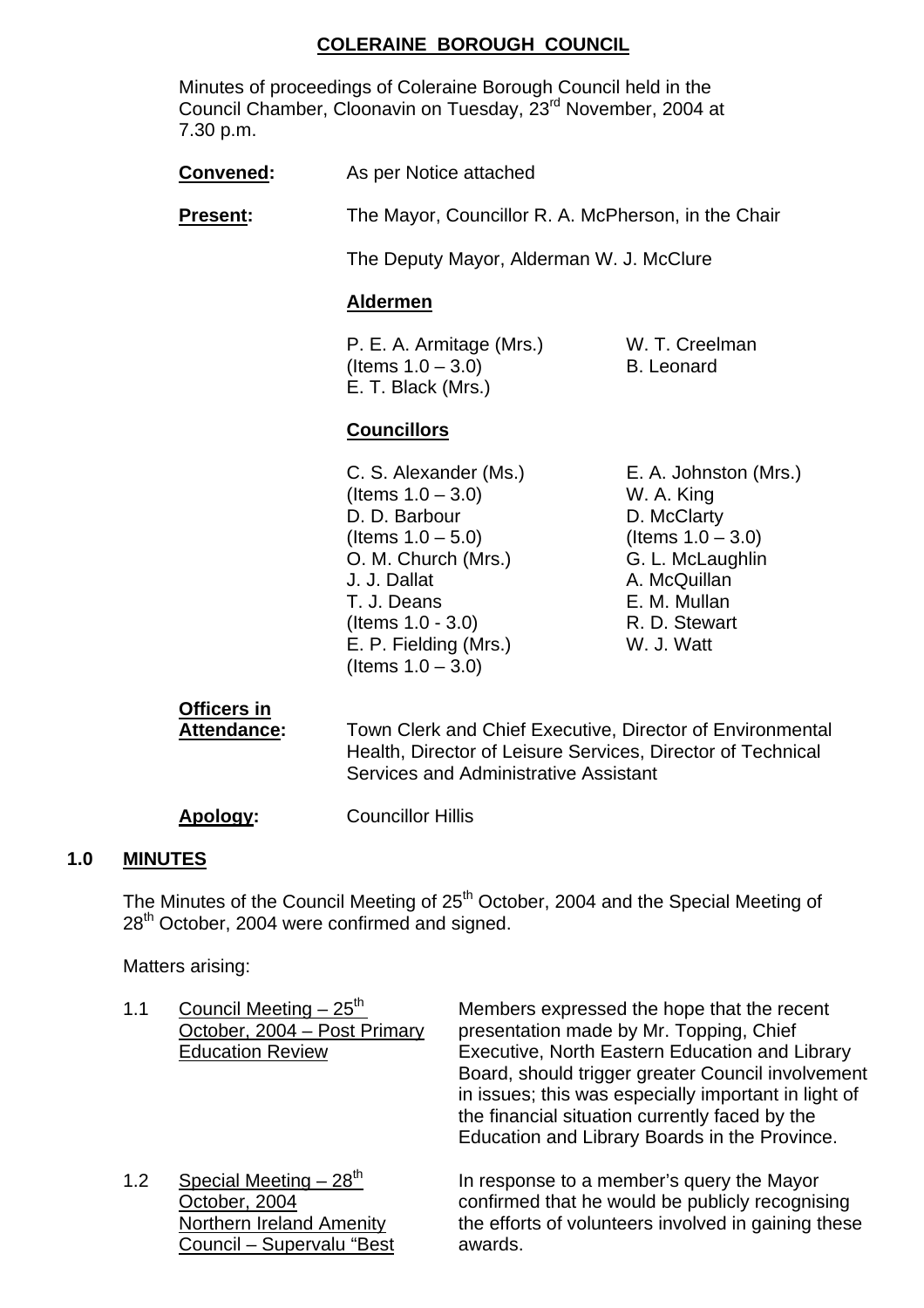Kept" Awards

# **2.0 COMMITTEE REPORTS**

| 2.1 | Leisure and Environment<br>Committee                | The Chairman, Councillor McQuillan, moved the<br>adoption of the Leisure and Environment<br>Committee Report; this was duly seconded by<br>Alderman Mrs. Black.                       |
|-----|-----------------------------------------------------|---------------------------------------------------------------------------------------------------------------------------------------------------------------------------------------|
|     | Matters arising:                                    |                                                                                                                                                                                       |
|     | <b>Revision of Caravan</b><br>2.1.1<br>Park Charges | Councillor Mullan asked that it be recorded<br>that discussion on this topic had included a range<br>of options for the future of caravan parks in the<br>Borough including disposal. |
|     | 2.1.2 Berne Toilets,                                | In response to a member's query, the Director of                                                                                                                                      |

Portstewart **Technical Services confirmed that the public** would be advised of the closure of these toilets at the appropriate time.

The Committee Report was, therefore, adopted subject to the amendment.

| <b>Planning Committee</b> | The Chairman, Councillor King, moved the        |
|---------------------------|-------------------------------------------------|
|                           | adoption of the Planning Committee Report; this |
|                           | was duly seconded by Councillor McClarty.       |

Matters arising:

| 2.2.1 | Deferred Application -<br><b>Replacement Dwelling at</b><br>93 Drumcroone Road,<br><b>Coleraine</b> | Councillor Ms. Alexander confirmed that this<br>update had been requested in error; an update<br>on 115 Drumcroone Road had since been<br>requested.                                                        |
|-------|-----------------------------------------------------------------------------------------------------|-------------------------------------------------------------------------------------------------------------------------------------------------------------------------------------------------------------|
| 2.2.2 | <b>Northern Area Plan 2016</b>                                                                      | In response to a member's query it was confirmed<br>that no response had yet been received to<br>Council's request for an urgent meeting with the<br>Minister.                                              |
|       |                                                                                                     | A detailed response was also awaited to Council's<br>letter to the Chief Executive of the Planning<br>Service.                                                                                              |
| 2.2.3 | <b>Issuing of Decisions</b>                                                                         | Read letter from the Divisional Manager of<br>Planning Service regarding members' concerns<br>about the issuing of planning decisions.                                                                      |
|       |                                                                                                     | Discussion ensued during which members<br>expressed concern about the various aspects<br>of the service currently being provided by<br>Coleraine Divisional Planning Office. It was<br>subsequently agreed: |
|       |                                                                                                     | That Ms. Mary MacIntyre, Divisional<br>Manager, Planning Service, be invited to<br>attend the Planning Committee on 14 <sup>th</sup>                                                                        |

December, 2004.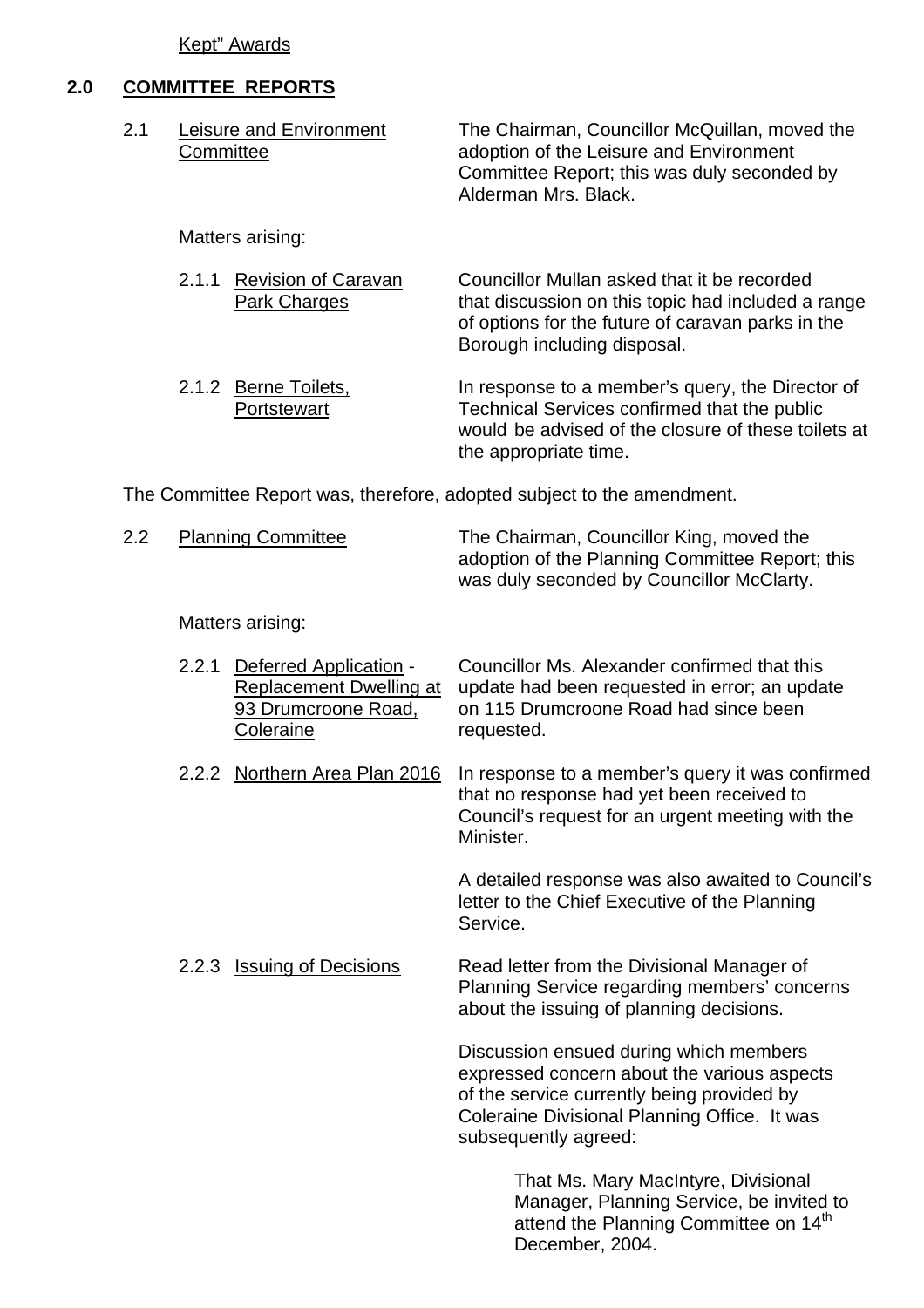The Committee Report was then adopted.

 2.3 Policy and Development The Chairman, Councillor Barbour, moved Committee **the adoption of the Policy and Development**  Committee report; this was duly seconded by Councillor Ms. Alexander.

Matters arising:

- 2.3.1 Recruitment of Seasonal It was agreed that an update on this issue and Temporary Employees would be considered "In Committee" at the end of the meeting.
- 2.3.2 Lands between the former In response to a member's query, it was Causeway Coast Hotel and confirmed that Council's primary concern in Nobody's Inn – Breach of taking action on this breach of covenant Covenant was to protect the covenant on the
	- remaining undeveloped land. Any remedy proposed by legal representatives would be presented to Council for agreement.
- 2.3.3 Northern Ireland Draft Priorities Council approved the convening of a and Budget 2005-08 meeting of the Northern Corridor Railways Group on 1<sup>st</sup> December, 2004 in Derry City Council's offices, to co-ordinate a cohesive response in regard to the Northern rail link.

 The Town Clerk and Chief Executive would request that Trade Union representatives be invited to attend the meeting.

2.3.4 Consultation Document - At the request of Councillor Mullan, it was Department for Social agreed that this document be considered at Development – Promoting the Policy and Development Committee Social Inclusion: Homelessness meeting on 18<sup>th</sup> January, 2005.

The Committee Report was then adopted.

## **3.0 ROADS SERVICE - NORTHERN DIVISION - ROADS REPORT 2004 - 2005**

 The Mayor welcomed Mr. J. Beattie, Principal Engineer, Maintenance Section and Mr. M. Glover, Maintenance Section Engineer from Roads Service, who were present to address Council on the Roads Service Report 2004 - 2005 (previously supplied).

Mr. Beattie outlined the main issues covered by the Report and a full discussion ensued during which the representatives answered various members' questions and noted comments.

The Mayor thanked Messrs. Beattie and Glover for their comprehensive presentation following which they withdrew.

# **4.0 NOTICE OF MOTION**

The undernoted Notice of Motion was proposed by Alderman Leonard and seconded by Councillor McLaughlin: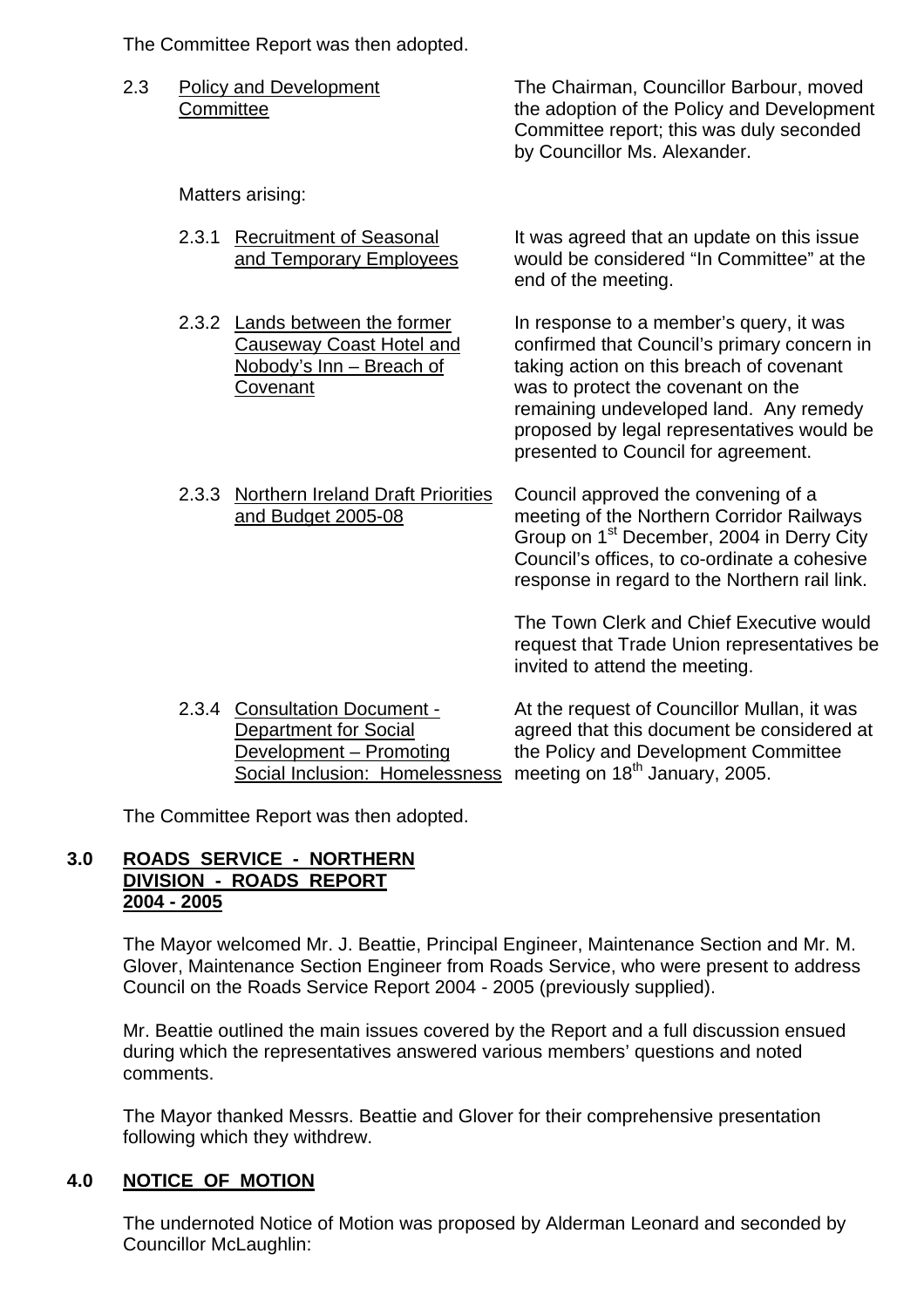"This Council calls on the Department of Social Development to make the regulations on Housing Association rental, purchase or part rental/purchase schemes more sensitive and applicable to the Portstewart area. Council is aware of various regulations that make it difficult for Associations to deliver schemes and thinks that Departmental action of the kind proposed will help alleviate a growing problem."

 Discussion on the motion ensued and, on being put to the meeting, the motion was carried with nine votes for and none against.

## **5.0 NOTICE OF MOTION**

The undernoted Notice of Motion was proposed by Councillor Mullan, seconded by Councillor Dallat and agreed unanimously:

"This Council calls on the Minister for Social Development to establish, as a matter of urgency, a working group to take forward the recommendations of the Northern Ireland Affairs Committee report into the provision of Social Housing in Northern Ireland, which found that the lack of adequate provision is at crisis stage."

## **6.0 TENDERS**

 6.1 Architectural Services - The following quotations had been received East Strand Amenity Block for architectural services for this project:

|                | <b>ARCHITECTS</b>              | <b>FEE</b><br><b>PROPOSAL</b><br>$\%$ |
|----------------|--------------------------------|---------------------------------------|
| 1              | <b>Smyth McMurtry</b>          |                                       |
| $\overline{2}$ | The Harbour Studio             | 7.2                                   |
| 3              | R. Robinson & Sons             | 7.25                                  |
| 4              | G. M. Design                   | 7.75                                  |
| 5              | <b>Fleming McKernan Assocs</b> | 7.8                                   |
| 6              | <b>WDR &amp; RT Taggart</b>    | 8                                     |
| $\overline{7}$ | Dalzell & Campbell             | 8.15                                  |
| 8              | John Neil Partnership          | 8.9                                   |
| 9              | W. & M. Given                  | 8.94                                  |
| 10             | <b>Michael Rogers</b>          | 9.7                                   |

Agreed:

 That Council accept the lowest tender from Smyth McMurtry at a fee proposal of 7%.

6.2 Coleraine Marina The following tenders had been received for the refurbishment work at Coleraine Marina:

| <b>COMPANY</b> |                                                |         |
|----------------|------------------------------------------------|---------|
|                | <b>Traad Waterway Services/ Macrete</b><br>Ltd | 465,000 |
|                | <b>BSG Civil Engineering Ltd</b>               | 475,496 |

Agreed:

 That Council accept the lowest tender from Traad Waterways/Macrete Ltd. in the sum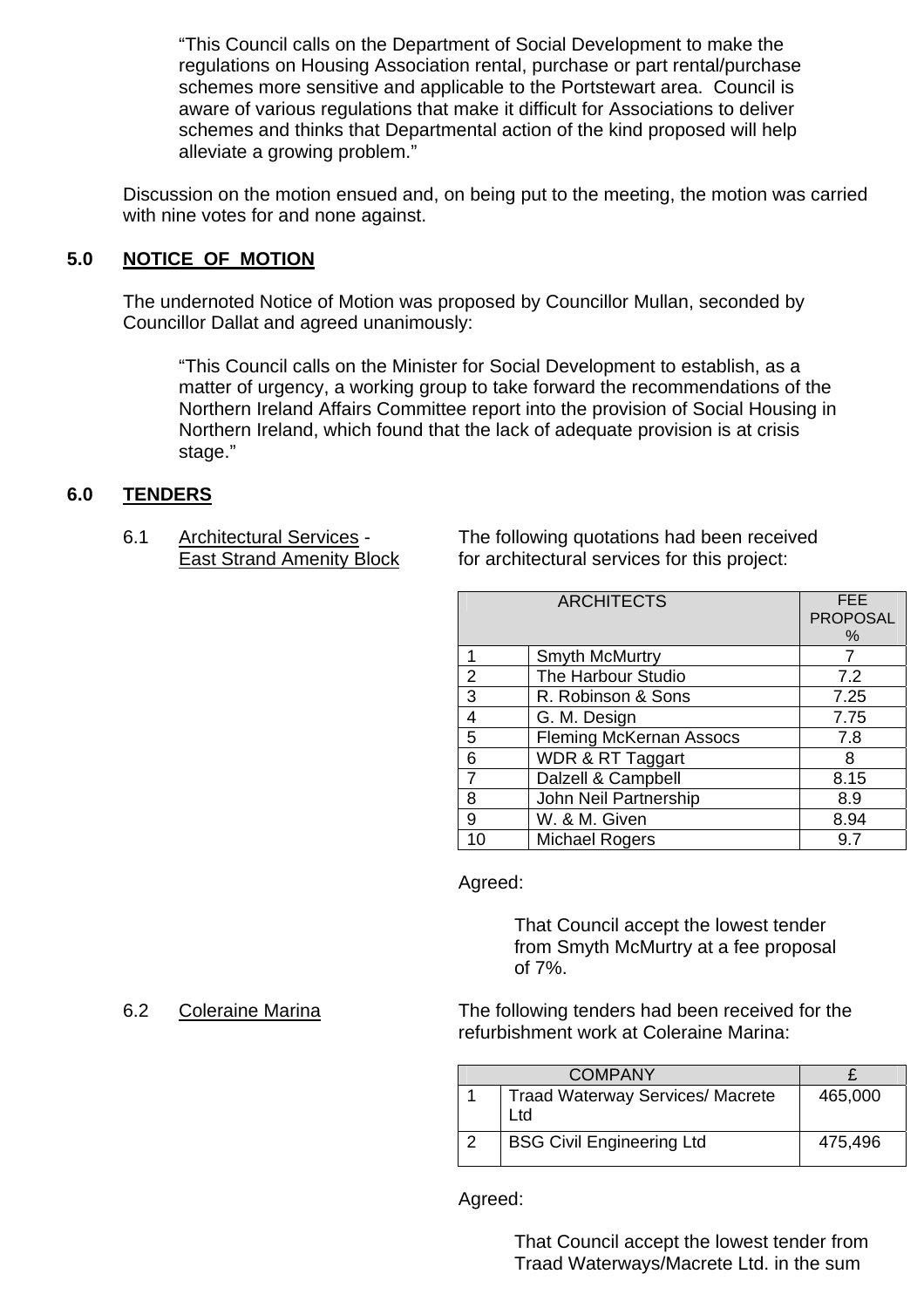## **7.0 CONSULTATION LIST**

 The following consultation papers had been received and were available for members who wished to consider making a response:

(i) Causeway Health and Social Services Trust - "Causeway H&SS Trust Public Involvement Policy and Public Involvement Framework"

Comments due by: 17<sup>th</sup> December, 2004

 (ii) The Review of Mental Health and Learning Disability (N.I.) Team - "Review of Mental Health and Learning Disability - Equal Lives Report on Learning Disability"

Comments due by: 31<sup>st</sup> December, 2004

 (iii) Northern Ireland Commissioner for Children and Young People - "Consultation on NICCY's Draft Priorities"

Comments due by: 14<sup>th</sup> January, 2005

 (iv) Driver and Vehicle Licensing Agency - "Consultation on the Convenience Charge for Credit Card Payments of Vehicle Excise Duty (VED)"

Comments due by: 14<sup>th</sup> January, 2005

(v) Department for Regional Development - "Draft Accessible Transport Strategy for Northern Ireland"

Comments due by: 19<sup>th</sup> January, 2005

Any member who wished a document to be considered at a future meeting was requested to contact the Town Clerk and Chief Executive.

# **8.0 TRANSLINK**

Read letter from Translink announcing the investment of almost £50 million for buses for the Citybus and Ulsterbus fleet in line with the Regional Transportation Strategy (2002 – 2012).

Noted.

## **9.0 CARNALRIDGE PRIMARY SCHOOL**

Read letter from Mr. Topping, NEELB, advising that the Valuation and Lands Agency was in negotiations to acquire a larger site for the new building. It was hoped to be on-site in the autumn of 2005 and the contract should last approximately 18 months.

Construction costs for the building would be circa £1.9 million, excluding furniture and equipment, professional fees and any land purchase.

Noted.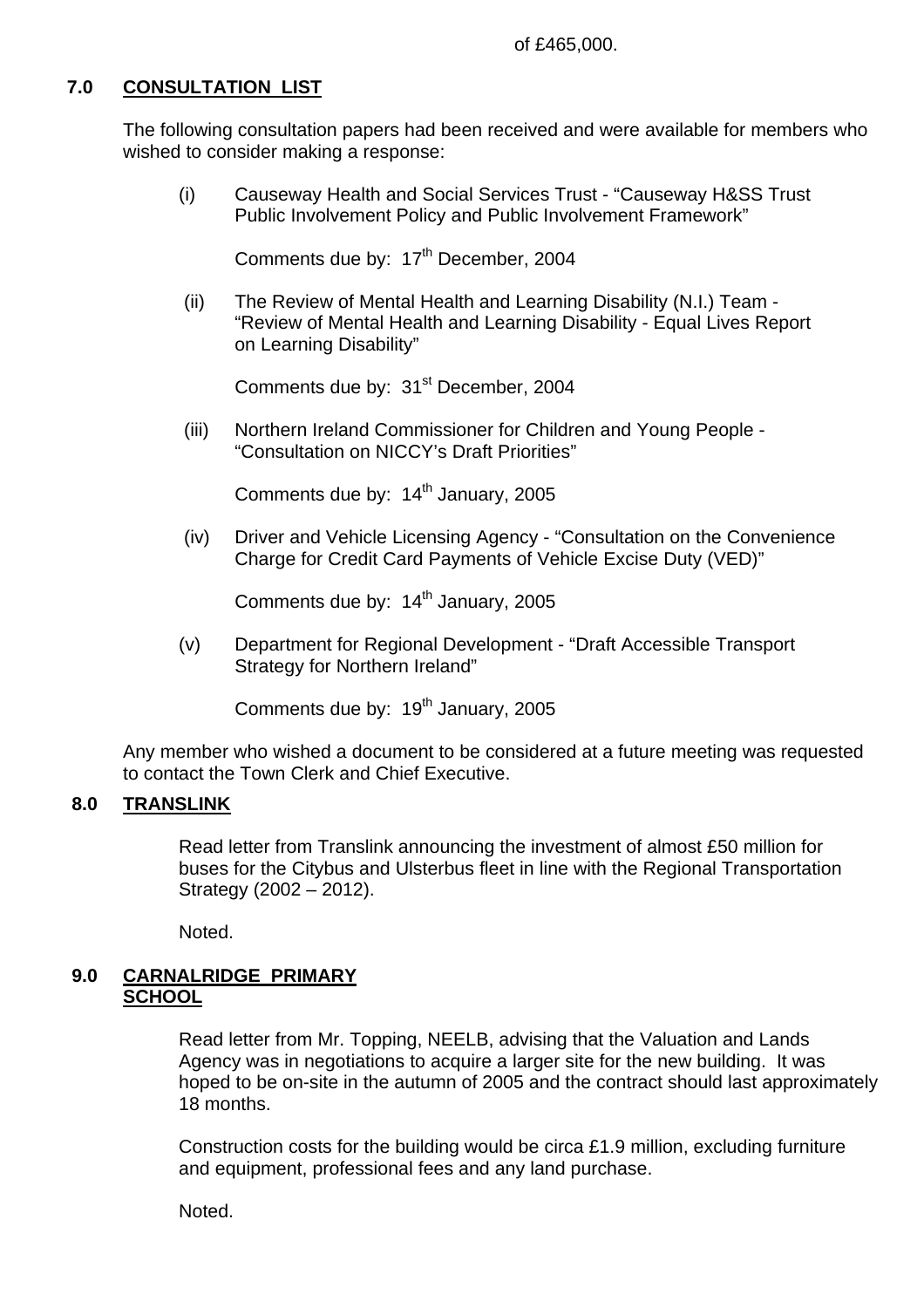#### **10.0 COUNCIL VISIT TO SEWAGE TREATMENT WORKS, BALLYCAIRN ROAD, COLERAINE**

Senior members of Water Service would be present to show members around the Water Service's Sewage Treatment Works on Thursday 25<sup>th</sup> November, 2004 at 2.00 pm. Mrs. Catherine McNally, Senior Environmental Health Officer would also attend.

Members were requested to make their own travel arrangements.

Noted.

# **11.0 DOCUMENTS TABLED**

- (i) Postwatch Annual Report 2003-2004
- (ii) Citizens Advice Bureau Annual Report 2003-2004
- (iii) Office of the First Minister and Deputy First Minister Public Appointments Annual Report 2003/2004
- (iv) The Electoral Commission The Northern Ireland Assembly Elections 2003: Campaign Spending
- (v) Northern Ireland Human Rights Commission Annual Report 2004

# **12.0 DOCUMENTS FOR SEALING**

Resolved:

That the following documents be sealed:

- 1. Agreement for Minor Building Council & John Arthur Joinery Works 78 Moneybrannon Road, Coleraine - Extension to Kilrea Town Hall.
- 2. Cemetery Titles **Grant of Right of Burial** Deeds Register Nos. 3059 – 3063 (inclusive):
- Agherton Ballywillan 2 Coleraine 1 <u>Kilrea dhexe a shekara ta 1979, a shekara ta 1979, a shekara ta 1979, a shekara ta 1979, a shekara ta 1979</u>, a s Portstewart 2

 Advanced Deeds – Register Nos. 0096 - 0099 (inclusive).

| Agherton          | $\sim$ $-$ |
|-------------------|------------|
| Ballywillan 1     |            |
| $O = \frac{1}{2}$ |            |

**Coleraine 2** 2 Portstewart 1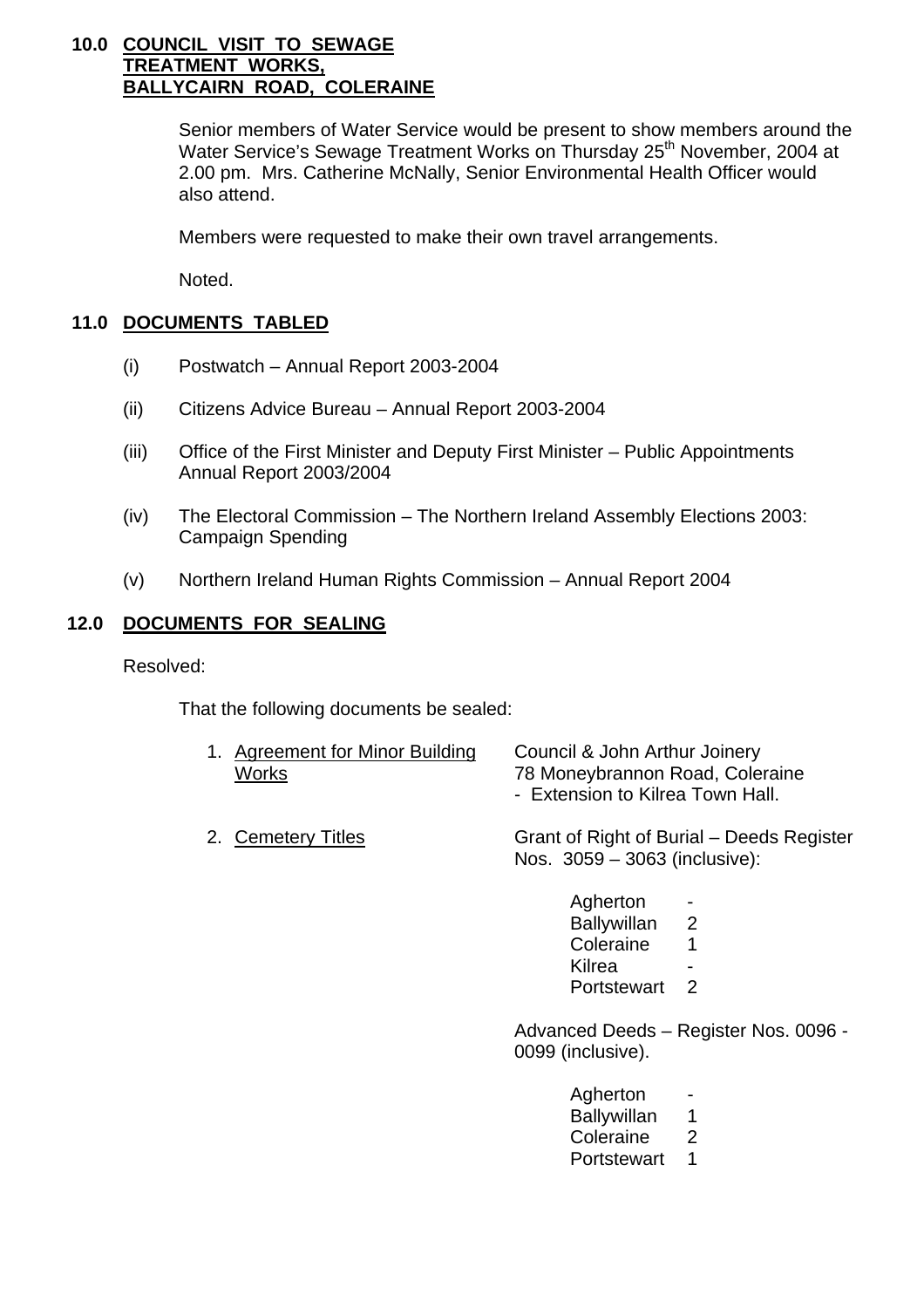## **LEISURE AND ENVIRONMENT COMMITTEE**

**7th December, 2004.** 

# **Present:** Councillor A. McQuillan in the Chair

The Mayor, Councillor R. A. McPherson

The Deputy Mayor, Alderman W. J. McClure

## **Aldermen**

 P. E. A. Armitage (Mrs.) W. T. Creelman  $($ ltems  $1.0 - 5.0)$  B. Leonard E. T. Black (Mrs.) (Items 1.0 - 6.2)

## **Councillors**

C. S. Alexander (Ms.) N. F. Hillis (Items 1.0 - 8.0) E. A. Johnston (Mrs.) D. D. Barbour D. McClarty (Items 1.0 - 3.7) (Items 1.0 - 5.0) O. M. Church (Mrs.) G. L. McLaughlin J. J. Dallat E. M. Mullan E. P. Fielding (Mrs.) R. D. Stewart (Items 1.0 - 3.7) W. J. Watt

# **Officers in**

 **Attendance:** Town Clerk and Chief Executive, Director of Environmental Health, Director of Technical Services, Director of Leisure Services, Principal Building Control Officer (Items 1.0 - 3.7), Leisure Services Officer (Facilities), Head of Administrative Services and Administrative Assistant

**Apologies:** Councillors Bradley, Deans and King

# **1.0 HEAD OF ADMINISTRATIVE SERVICES**

The Chairman welcomed Mr. Paul Snelling who was attending his first meeting of Committee in his new position as Head of Administrative Services.

# **2.0 TECHNICAL SERVICES REPORT**

The report of the Director of Technical Services was considered (previously supplied).

Matters arising:

 2.1 DRD - Roads Service - DRD Roads Service had advised Council that Proposed Stopping-Up at the proposed Stopping-Up Order for Agherton Agherton Road, Portstewart Road, Portstewart would not now proceed at this time.

> A planning application would be submitted to connect the new housing development onto the existing Agherton Road. This would be subject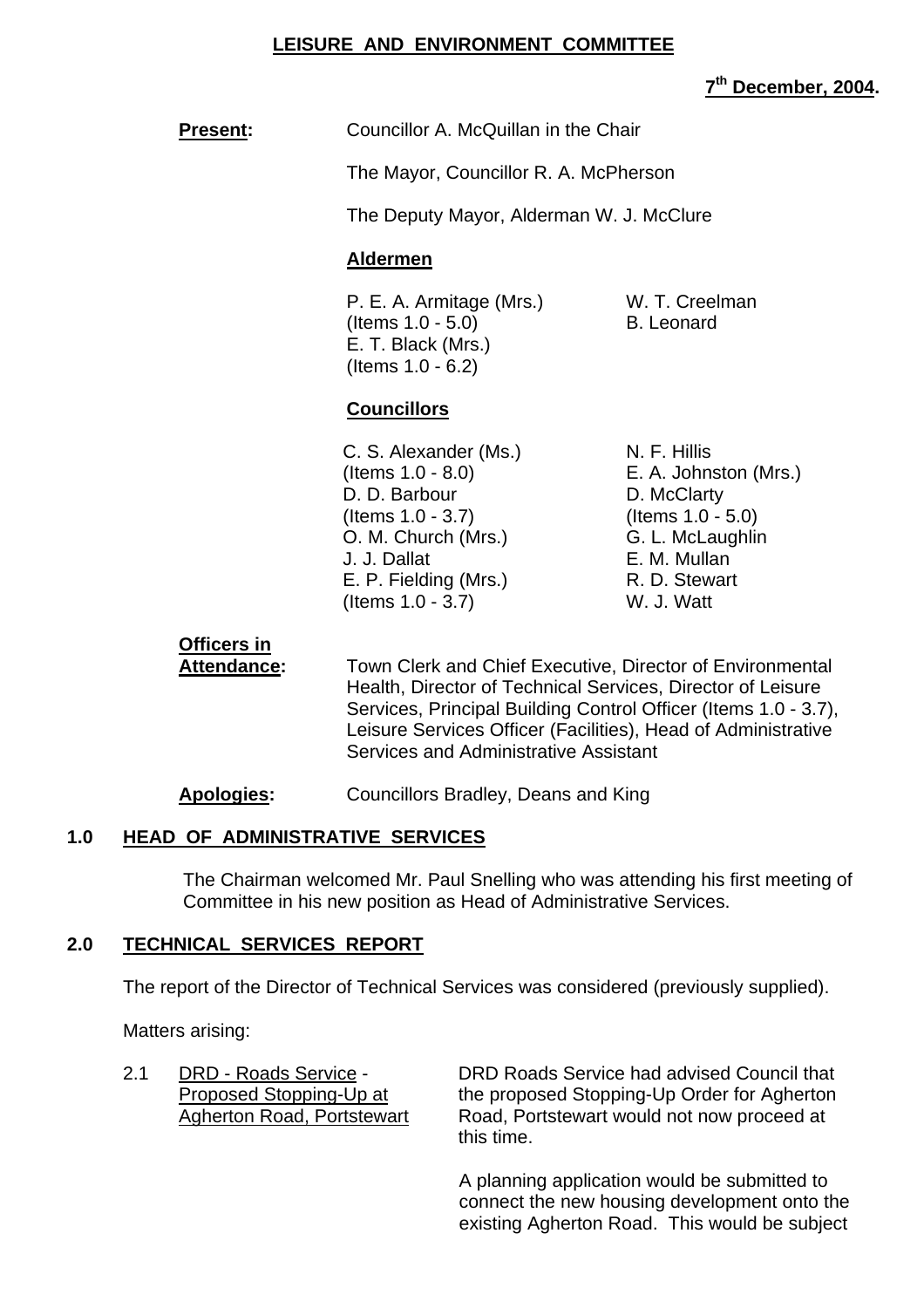to the normal consultative procedure.

Committee welcomed this announcement.

| 2.2 | <b>Landfill Tax Funding</b>                                            |                                                                                                                                                                                                                                                                                                                                                  |
|-----|------------------------------------------------------------------------|--------------------------------------------------------------------------------------------------------------------------------------------------------------------------------------------------------------------------------------------------------------------------------------------------------------------------------------------------|
|     | <b>Coleraine Rotary Club</b><br>2.2.1                                  | It was proposed by the Mayor, seconded by<br><b>Councillor Watt and recommended:</b>                                                                                                                                                                                                                                                             |
|     |                                                                        | That Council contribute £12,000.00 to<br>Coleraine Rotary Club from landfill tax<br>monies towards the provision of a Rotary<br>Centennial Garden at Christie Park,<br>Coleraine.                                                                                                                                                                |
|     | <b>Garvagh Development</b><br>2.2.2<br><u>Trust</u>                    | It was proposed by Councillor Watt, seconded<br>by the Mayor and recommended:                                                                                                                                                                                                                                                                    |
|     |                                                                        | That Council contribute £5,000.00 to Garvagh                                                                                                                                                                                                                                                                                                     |
|     |                                                                        | Development Trust from landfill tax monies<br>towards the creation of a low maintenance wildlife<br>garden at 85 Main Street, Garvagh subject to the<br>approval of Entrust.                                                                                                                                                                     |
|     | 2.2.3 Landfill Tax Funding<br><b>Scheme</b>                            | In response to a question the Director of<br>Technical Services agreed to take further steps<br>to make Community Associations in the<br>Borough aware of the landfill tax funding<br>scheme.                                                                                                                                                    |
|     |                                                                        | The Director of Technical Services would also<br>supply a copy of the criteria for the scheme to any<br>interested members.                                                                                                                                                                                                                      |
|     | 2.2.4 Composting Bins                                                  | In response to a question the Director of<br>Technical Services advised that composting<br>bins would be available after Christmas 2004.                                                                                                                                                                                                         |
| 2.3 | <b>Green Waste Composting -</b><br><b>Conservation Volunteers N.I.</b> | Council is recommended to lease to<br>Conservation Volunteers (N.I.) (C.V.N.I.), at a<br>nominal rent, an area of land at its former landfill<br>site at Letterloan Road, Macosquin. The land<br>would be used for the provision of a green waste<br>composting facility. The project would be subject<br>to planning permission being obtained. |
| 2.4 | <b>Entertainments Licence</b>                                          |                                                                                                                                                                                                                                                                                                                                                  |
|     | St. Mary's Hall,<br>2.4.1<br>Cullycapple Road,<br>Coleraine            | An application for the grant of an Entertain-<br>ments Licence had been received from<br>Mr. C. Owens, 186 Curragh Road, Coleraine in<br>respect of St. Mary's Hall, Cullycapple Road,<br>Coleraine.                                                                                                                                             |

Recommended: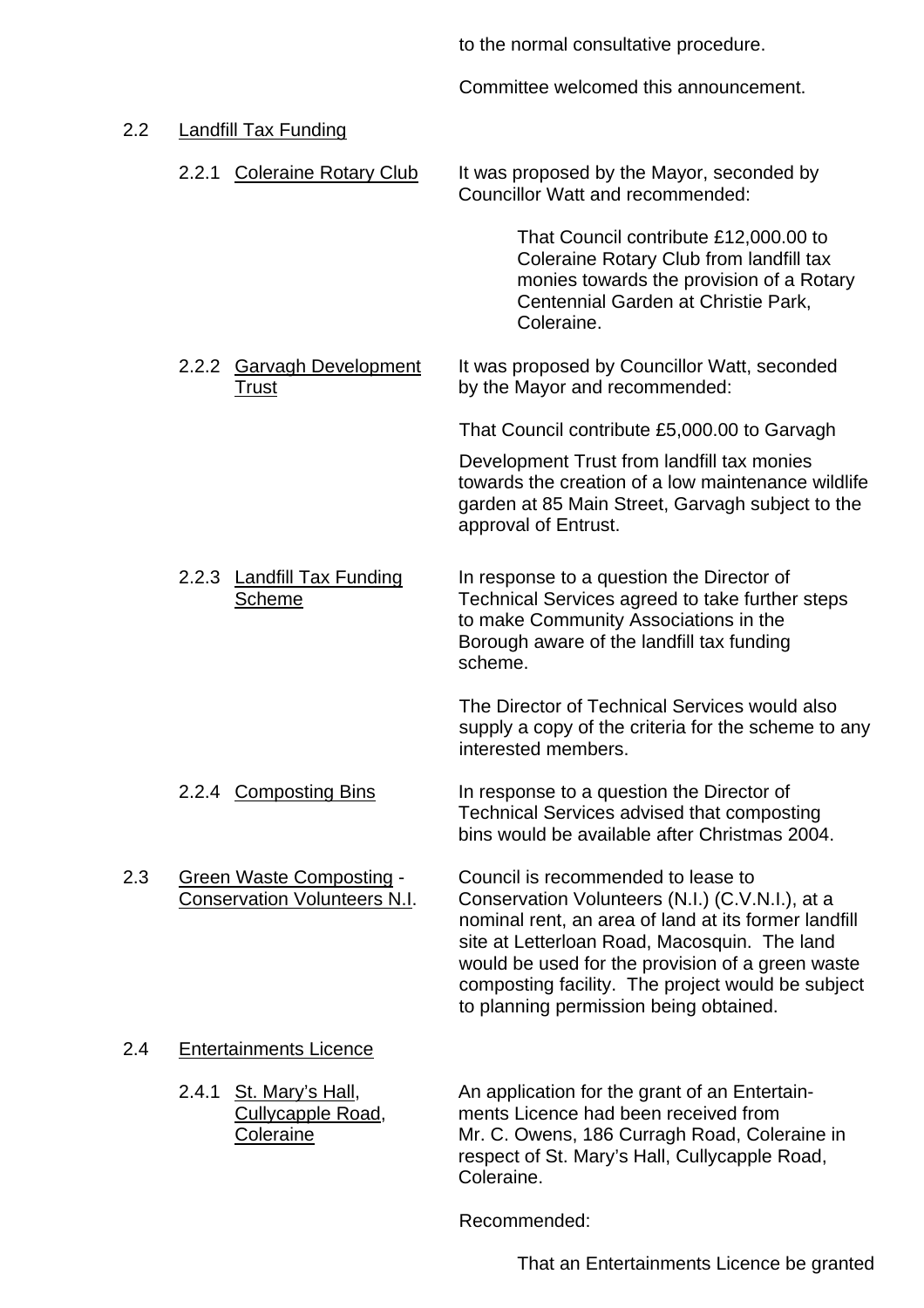subject to compliance with Fire Authority Report and any other licensing requirements.

 2.5 Consultation on The Northern Consideration was given to the consultation on Ireland Landfill Allowance The Northern Ireland Landfill Allowance Scheme (N.I.L.A.S.) Scheme (N.I.L.A.S.) as detailed in the report.

> The Director of Technical Services elaborated on the scheme and answered various members' questions during the ensuing discussion.

Council is recommended to:

- (a) Agree to the Director of Technical Services advising the Department that the Gradual Convergence allocations be used;
- (b) That the weighted population figures be used for the allocation of the target figures.

2.6 Building Control

2.6.1 Approvals Approval had been given for sixty-four applications.

2.7 Public Toilet Facilities The Director of Technical Services reported that in the 2004 'Loo of the Year' awards Council facilities at The Arcadia, Portrush and The Promenade, Castlerock had been awarded 4 star and 3 star rankings respectively in the beachassociated toilet category.

> Congratulations were extended to the staff associated with the achievement of these awards.

# **3.0 LEISURE SERVICES REPORT**

The report of the Director of Leisure Services was considered (previously supplied).

Matters arising:

| 3.1 | <b>Coleraine Showgrounds</b>                   | It was proposed by Councillor Watt, seconded<br>by Councillor Mrs. Johnston and agreed:                                                                             |
|-----|------------------------------------------------|---------------------------------------------------------------------------------------------------------------------------------------------------------------------|
|     |                                                | That this matter be considered "In<br>Committee" at the end of the meeting.                                                                                         |
| 3.2 | Forum for the Local<br>Government and The Arts | Consideration was given to information, as<br>detailed in the report, regarding the<br>re-structuring of the Forum for Local<br>Government and The Arts (F.L.G.A.). |
|     |                                                | Council is recommended to support the new<br>structures and become a member of the Forum.<br>The cost for Council to participate in the                             |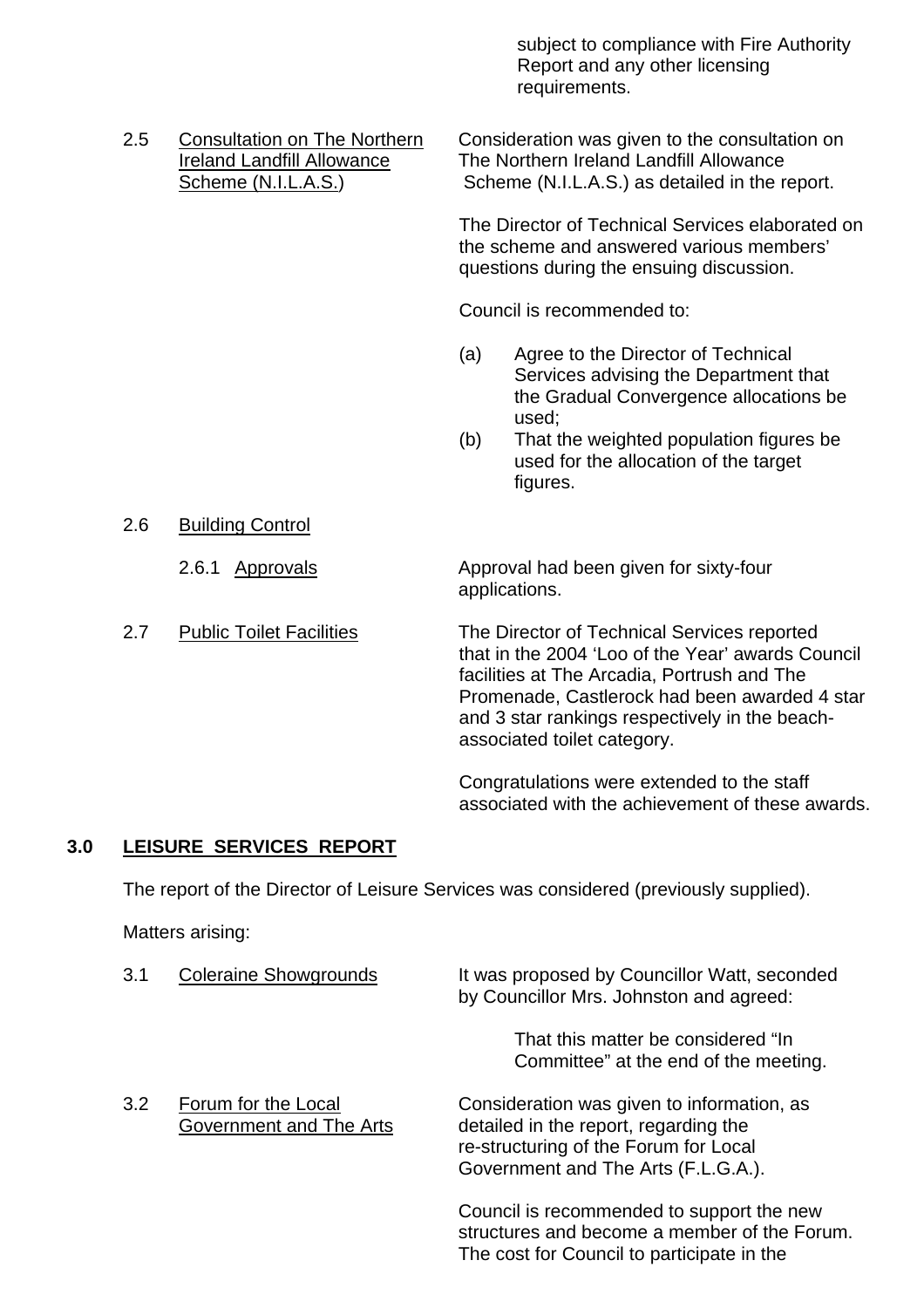re-structured body would be £527.00 per annum.

- 3.3 Mountsandel, Coleraine Council is recommended to agree to the transfer **Footpath Links** of land at Mountsandel, Coleraine from McCloskey & O'Kane at no cost subject to the payment of their reasonable legal fees. An allowance had been made in the capital budget over a two to three year period to carry out improvements to these footpath links to the rear of Glenwood Avenue and Avonbrook Gardens (connecting Mountsandel Road with Rugby Avenue playing fields). The Director of Leisure Services was congratulated on having achieved the transfer of these footpath links. 3.4 "Famous Sons and Daughters Committee welcomed the introduction of the of the Causeway" "Famous Sons and Daughters of the Causeway" scheme in conjunction with the Ulster History Circle. The Director of Leisure Services would provide Councillors with further information, if requested. The Director of Leisure Services was still considering a scheme to celebrate famous 'present day' people of the Borough. 3.5 Ballysally Youth and Committee welcomed the news that Coleraine Community Centre Strategic Partnership had been awarded a grant of £80,000.00 through Neighbourhood Renewal Funding for work at Ballysally Youth and Community Centre. The grant would be used for the construction of two new stores, improvements to existing changing rooms, a new meeting room and extension of the existing I.T. suite. The Director of Leisure Services would supply details regarding the criteria for the Neighbourhood Renewal Funding Scheme and Arts Grants to Councillors on request. 3.6 For Information The Director of Leisure Services included information in his report on the following: (a) A Celebration of Childhood Exhibition - Coleraine Town Hall (b) French Week -  $25<sup>th</sup>$  April -  $2<sup>nd</sup>$  May, 2005  $(c)$  Portrush Air Spectacular - 3<sup>rd</sup> - 4<sup>th</sup> September, 2005 (d) Christmas Closing Times - Coleraine Leisure Centre and Waterworld
- 3.7 Christmas Lights Coleraine Congratulations were extended regarding the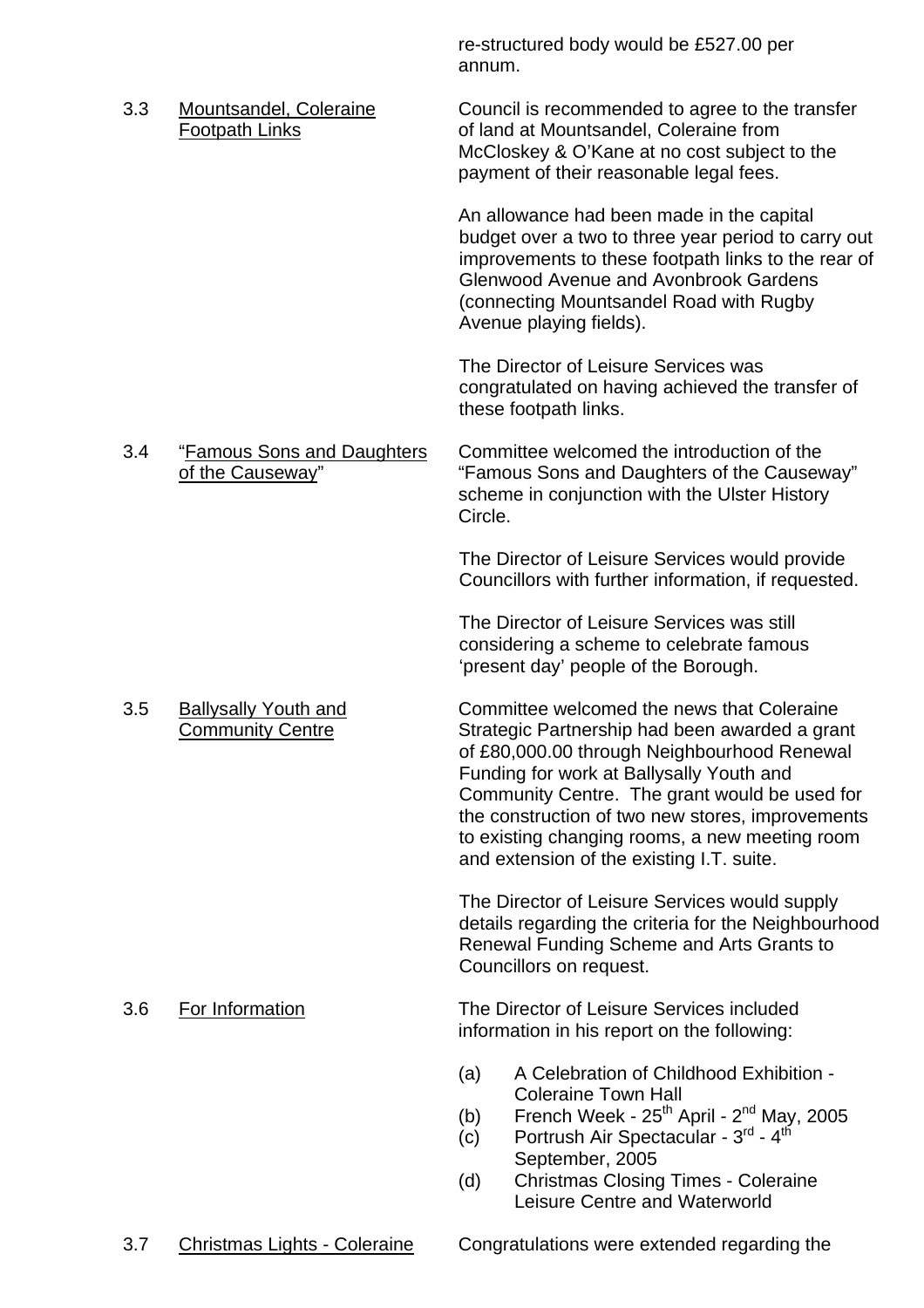# **4.0 ENVIRONMENTAL HEALTH REPORT**

The report of the Director of Environmental Health was considered (previously supplied).

Matters arising:

| 4.1 | <b>Legal Proceedings - Local</b><br><b>Government (Miscellaneous</b><br>Provisions) (N.I.) Order 1985                                                                                                       | It was proposed by Councillor Watt, seconded<br>by Councillor Mrs. Johnston and agreed:<br>That this matter be considered<br>"In Committee" at the end of the meeting.                                                                                                                                                                                                                                                                                                                          |
|-----|-------------------------------------------------------------------------------------------------------------------------------------------------------------------------------------------------------------|-------------------------------------------------------------------------------------------------------------------------------------------------------------------------------------------------------------------------------------------------------------------------------------------------------------------------------------------------------------------------------------------------------------------------------------------------------------------------------------------------|
| 4.2 | <b>Application for a Petroleum</b><br><b>Exploration Licence for the</b><br><b>Onshore Rathlin Basin (roughly</b><br>defined as the triangle linking<br>Ballycastle, Magilligan, Garvagh<br>and Ballymoney) | Committee noted that Council had recently<br>been consulted by the Minerals Branch of the<br>Department of Enterprise, Trade and<br>Investment regarding an application by<br>Connaught Energy (a Canadian Exploration<br>Company). The application was to drill<br>exploration wells in the Borough and<br>neighbouring areas.                                                                                                                                                                 |
|     |                                                                                                                                                                                                             | Council is recommended to offer no objection to<br>the application at this stage.                                                                                                                                                                                                                                                                                                                                                                                                               |
| 4.3 | <b>Survey of Council Premises</b><br>for Asbestos and Asbestos-<br><b>Containing Material</b>                                                                                                               | Committee noted information, as detailed in the<br>report, regarding a new duty which had been<br>added to the Control of Asbestos at Work<br>(Amendment) Regulations (N.I.) 2000. This<br>required persons with maintenance and repair<br>responsibilities of non-domestic premises to<br>manage the risk from asbestos in a certain<br>manner. Council's Risk Manager would be<br>responsible for co-ordinating all necessary works<br>and for the maintenance of the appropriate<br>records. |
|     |                                                                                                                                                                                                             | The Director of Environmental Health answered<br>various members' questions during the ensuing<br>discussion on this topic.                                                                                                                                                                                                                                                                                                                                                                     |
| 4.4 | <b>Food Additives</b>                                                                                                                                                                                       | Consideration was given to information, as<br>detailed in the report, regarding food additives.                                                                                                                                                                                                                                                                                                                                                                                                 |
|     |                                                                                                                                                                                                             | Committee also noted information regarding a<br>technical breach of The Colours in Food<br>Regulations (N.I.) 1995.                                                                                                                                                                                                                                                                                                                                                                             |
|     |                                                                                                                                                                                                             | The proprietor had been advised accordingly.                                                                                                                                                                                                                                                                                                                                                                                                                                                    |
| 4.5 | <b>Hazard House, 59 Hamilton</b><br>Place, Ballymoney                                                                                                                                                       | Committee noted information, as detailed in<br>the report, regarding Hazard House, a joint<br>initiative between Ballymoney, Moyle and<br><b>Coleraine Councils and Home Accident Prevention</b><br>Committee. The premises had been officially<br>opened on Wednesday, 17 <sup>th</sup> November, 2004.                                                                                                                                                                                        |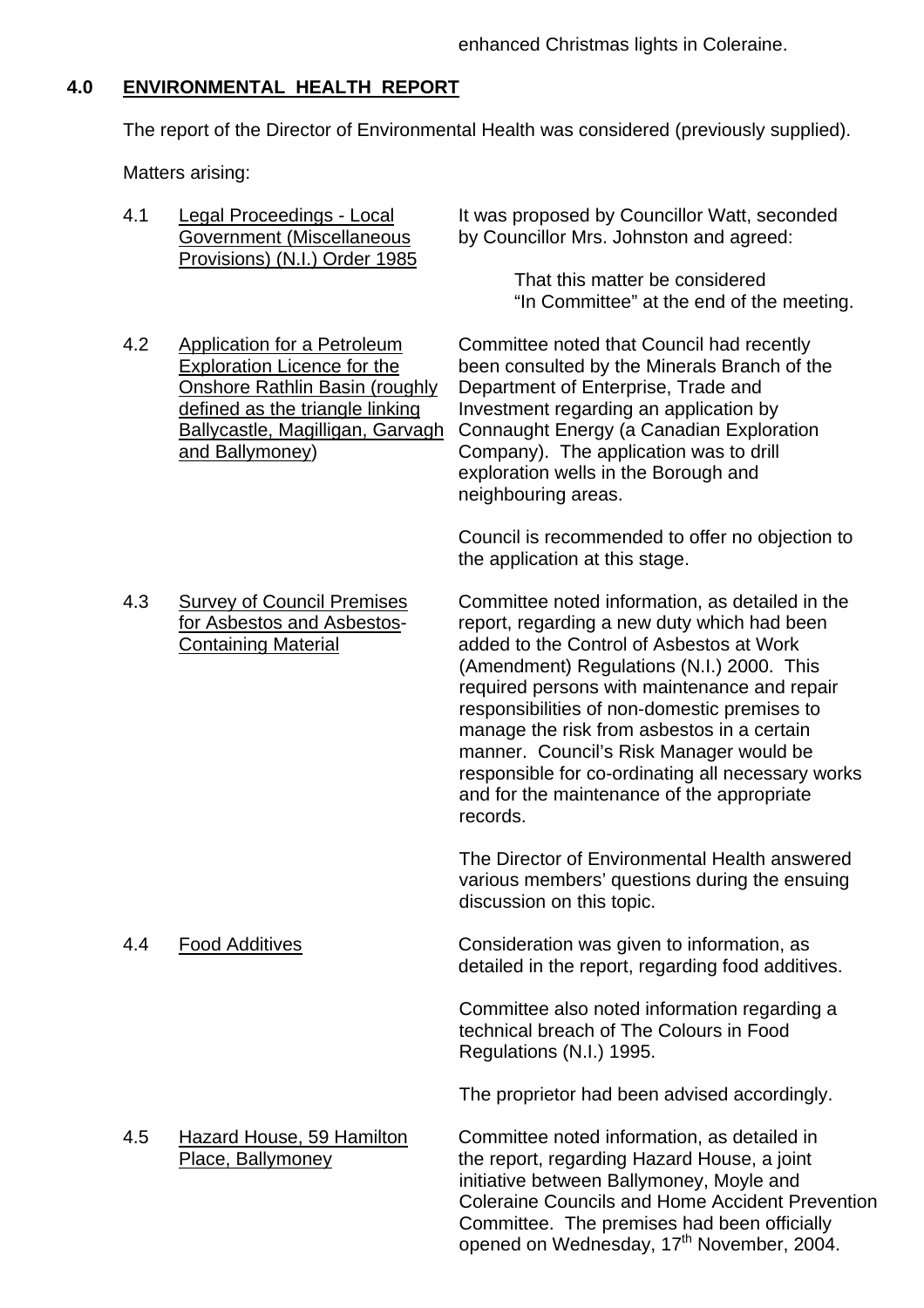Members congratulated Mrs. C. McNally, Senior Environmental Health Officer, on her work on this initiative.

 4.6 North West '200' - 2005 Committee noted that following discussions with the PSNI, DRD Roads Service and Council, Coleraine and District Motor Club had made an application for an earlier Road Closing Order on Race Week practice nights. If successful this would result in roads closing an hour earlier at 5.00 p.m. and re-opening at 9.30 p.m. as usual.

> The application would be publicly advertised. Members were requested to assist in raising public awareness of this matter.

The Director of Environmental Health will ask the race organisers to consider the practicalities of making a bus available between practice races to alleviate the effects of the earlier road closure on residents along the route.

# **5.0 NOTICE OF MOTION**

The undernoted Notice of Motion was proposed by Councillor Dallat and seconded by Councillor Mullan:

 "This Council calls on the North Eastern Education and Library Board to facilitate an early opportunity to explore the youth needs of the young people of Kilrea and other areas where there is a void in relation to recreation and leisure."

Councillors Dallat and Mullan spoke on the Motion and asked members for their support.

A period of discussion ensued and on being put to the meeting the motion was carried with eleven votes for and none against.

## **6.0 NORTHERN IRELAND DRAFT PRIORITIES AND BUDGET 2005-08**

 Consideration was given to the Town Clerk and Chief Executive's report (previously supplied) on the Northern Ireland Draft Priorities and Budget 2005-08. Matters arising:

 6.1 Funding Proposals Affecting Council is recommended to support the The Future of the Rail Link inclusion of Option 3 in the Draft Budget From Belfast to Londonderry (£40.564m) viz - The level of funding required to continue services on the lesser used lines network and allow for the roll out of network wide service and safety improvement programmes. 6.2 Funding Proposals Affecting Council is recommended to support the The Future Operation of the retention of current budget levels for the work Northern Ireland Events of the Northern Ireland Events Company and Company oppose the proposed budget cut of 75% over

the period to 2007.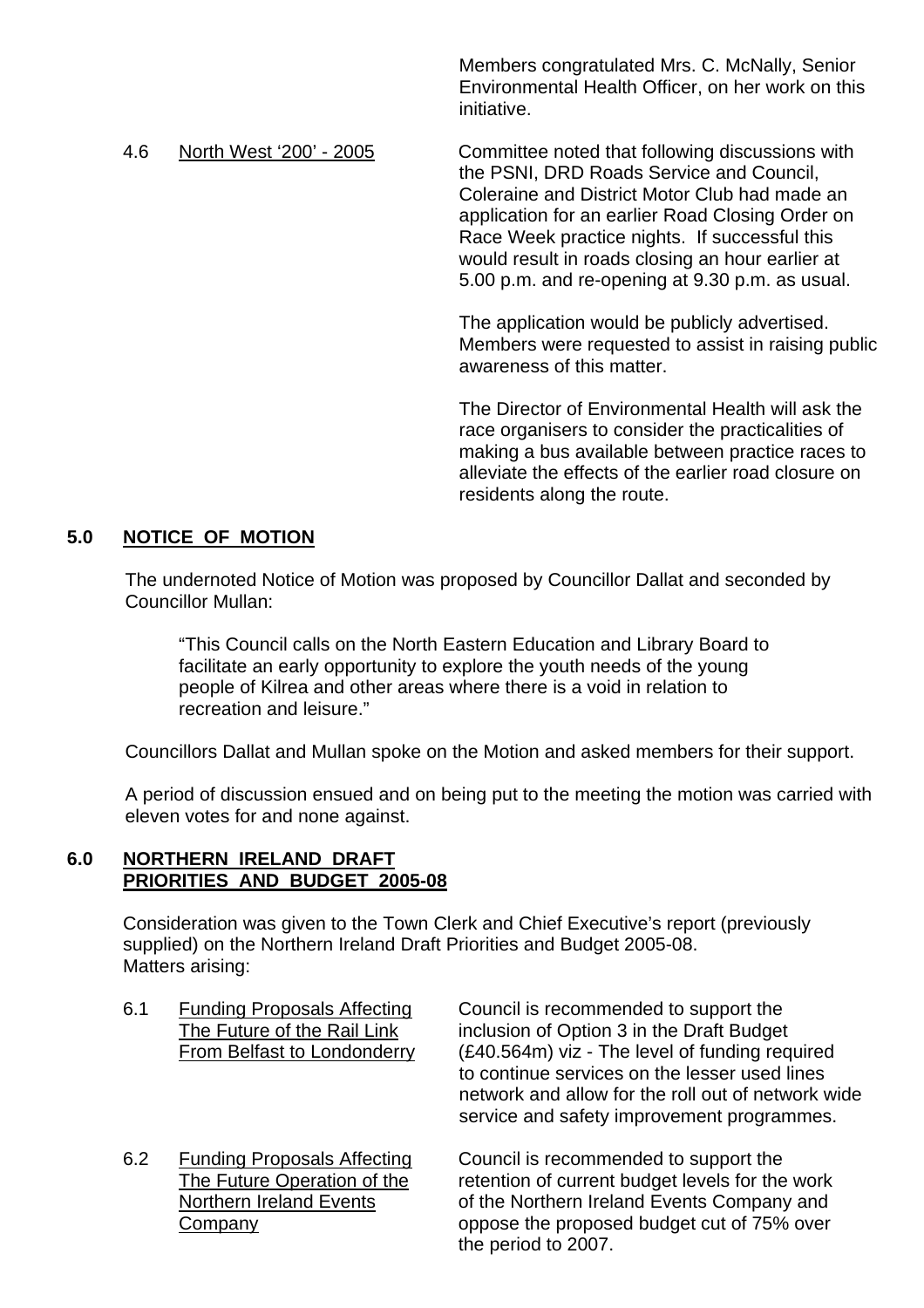Council is also recommended to agree that the other general points, as detailed in the report, form the basis of its response to the Draft Budget Paper.

Following discussion members requested that social issues be highlighted in Council's response especially the retention of Executive Programme funds.

## **7.0 DOCUMENTS TABLED**

- i. The Architectural Heritage Fund Annual Review 2003/04
- ii. Northern Investing for Health Partnership Annual Report 2004
- iii. Belfast Healthy Cities Annual Report 2003/2004

## **8.0 MS. JENNA McCORKELL**

Reference was made to the recent success of Ms. Jenna McCorkell in the British Ice Skating Championships.

 It was agreed that the Town Clerk and Chief Executive forward a letter of congratulations.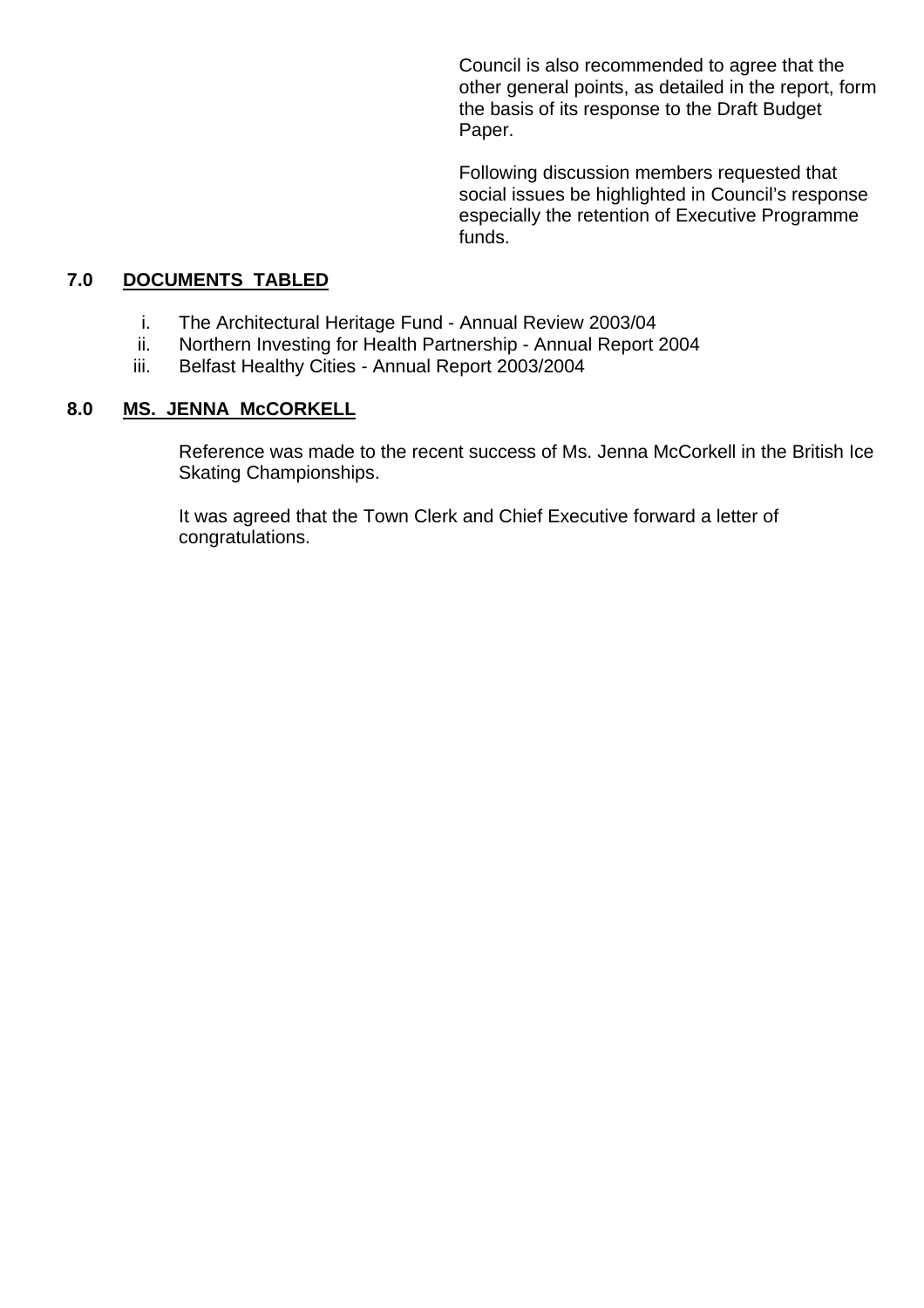## **PLANNING COMMITTEE**

# **14th December, 2004.**

**Present:** Councillor W. A. King in the Chair

 The Mayor, Councillor R. A. McPherson (Items 1.0 – 3.59)

The Deputy Mayor, Alderman W. J. McClure

## **Aldermen**

W. T. Creelman B. Leonard

## **Councillors**

 C. S. Alexander (Ms.) E. A. Johnston (Mrs.) D. D. Barbour (Items  $1.0 - 3.4$ )  $($ ltems  $1.0 - 3.62)$  D. McClarty J. M. Bradley (Items  $1.0 - 4.7$ ) (Items 2.0 – 14.0) E. M. Mullan O. M. Church (Mrs.) R. D. Stewart J. J. Dallat W. J. Watt T. J. Deans (Items  $1.0 - 5.0$ ) N. F. Hillis (Items 2.0 – 3.64)

**Also in**

| Attendance:                              | Ms. M. MacIntyre, Divisional Planning Manager (Item 2.0)<br>Representatives from the Planning Service -<br>Ms. J. McMath, Mr. G. McGuinness and Mr. G. Walker |
|------------------------------------------|---------------------------------------------------------------------------------------------------------------------------------------------------------------|
| <b>Officers in</b><br><b>Attendance:</b> | Town Clerk and Chief Executive and Administrative<br>Assistant                                                                                                |
| <b>Apologies:</b>                        | Aldermen Mrs. Armitage and Mrs. Black<br>Councillors Mrs. Fielding, McLaughlin and McQuillan                                                                  |

## **1.0 SYMPATHY**

 The Chairman referred to the recent death of Alderman Mrs. Black's brother and extended the sympathy of Committee.

## **2.0 PLANNING SERVICE WORKLOAD PRESSURES**

 The Chairman welcomed Ms. M. MacIntyre, Divisional Planning Manager, who was in attendance to discuss the Planning Service workload pressures.

 Ms. MacIntyre advised members of the measures currently being taken to address the problems within the Coleraine Planning Office. She explained that the temporary allocation of extra staff and the introduction of target setting and benchmarking had made a noticeable impact on the backlog. Ms. MacIntyre commended the staff on making such a determined effort to improve the situation.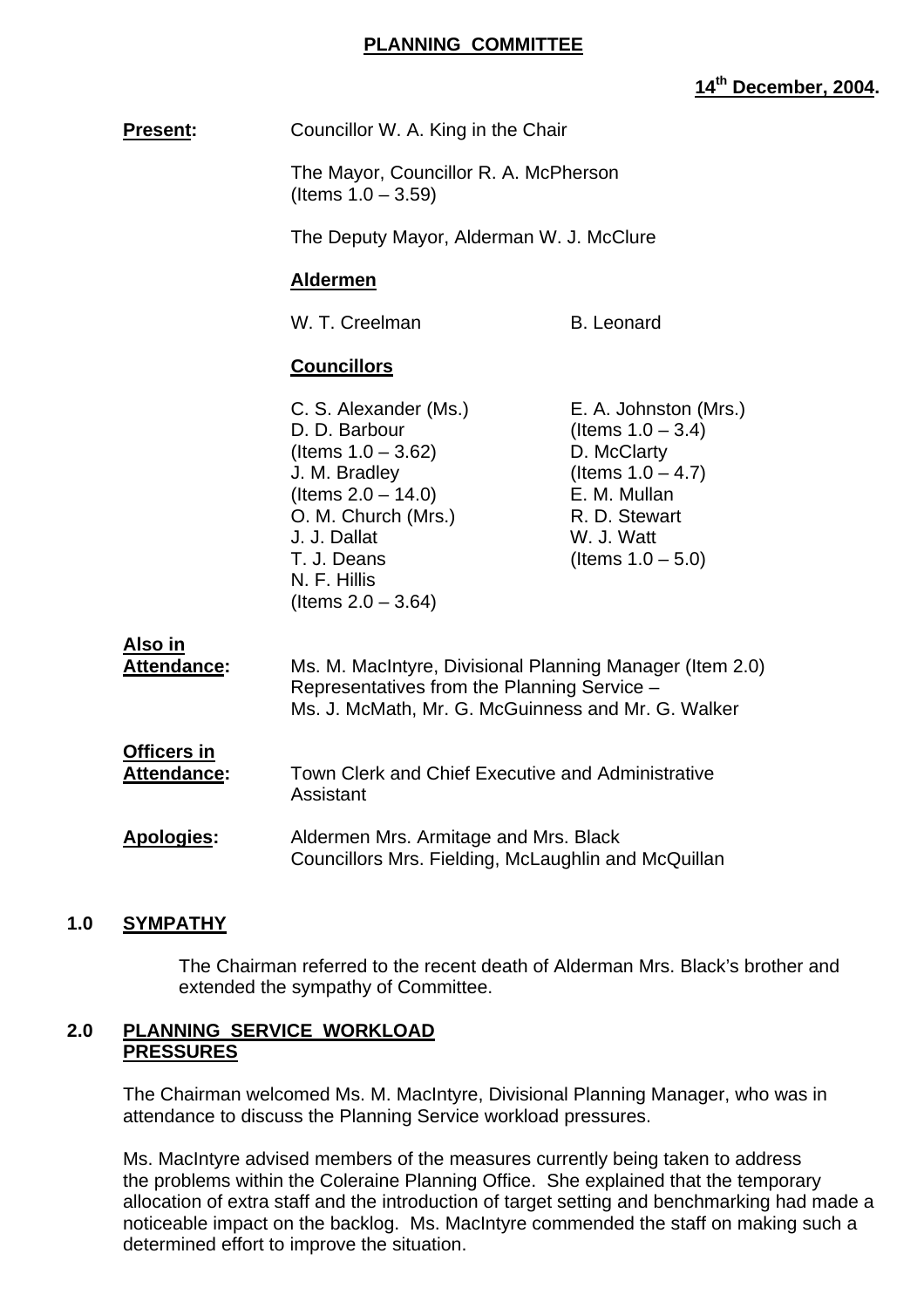With regard to new planning applications coming before Council Ms. MacIntrye advised that, when a deferral was being sought, a planning reason should be given and in the event of a further deferral being sought, this would only be granted if exceptional reasons were given, e.g. further important information or a material change of circumstance.

A full discussion ensued during which Ms. MacIntyre answered a wide variety of members' questions.

The Chairman thanked Ms. MacIntyre for attending, after which she withdrew.

# **3.0 PLANNING APPLICATIONS**

A list of one hundred and fifty-six applications was considered (previously supplied).

# **Applications Deferred from Previous Meeting**

- 3.1 Application No. D1 C/2003/0586/O Site for single storey dwelling adjacent to 31A Ballylintagh Road, Coleraine for Mr. B. W. Wallace approve.
	- 3.2 Application No. D2 C/2003/0614/O Proposed housing development to the west of Washing Lough, Moneygran Road, Kilrea for St. Patrick's Parish Church
	- 3.3 Application No. D3 C/2003/0709/O Site for one-and-a-half storey dwelling and garage opposite No. 69 Kurin Road, Garvagh, Coleraine for Mr. R. Boyd
	- 3.4 Application No. D4 C/2003/1239/O New dwelling to rear of 45 Bridge Street, Kilrea for J. and M. **McAllister**

The opinion of the Planning Service was to

It was agreed that the application be approved.

The opinion of the Planning Service was to approve.

It was agreed that the application be approved.

The opinion of the Planning Service was to approve.

It was agreed that the application be approved.

The opinion of the Planning Service was to refuse.

It was proposed by Councillor Dallat, seconded by Councillor Mullan and unanimously agreed:

> That the application be approved.

- 3.5 Application No. D5 C/2003/1319/F Erection of dwelling and garage opposite 32 Tirkeeran Road, Garvagh for Mr. and Mrs. T. Close
- 3.6 Application No. D6 C/2003/1320/O Site for dwelling at Shinny Road

The opinion of the Planning Service was to approve.

It was agreed that the application be approved.

The opinion of the Planning Service was to approve.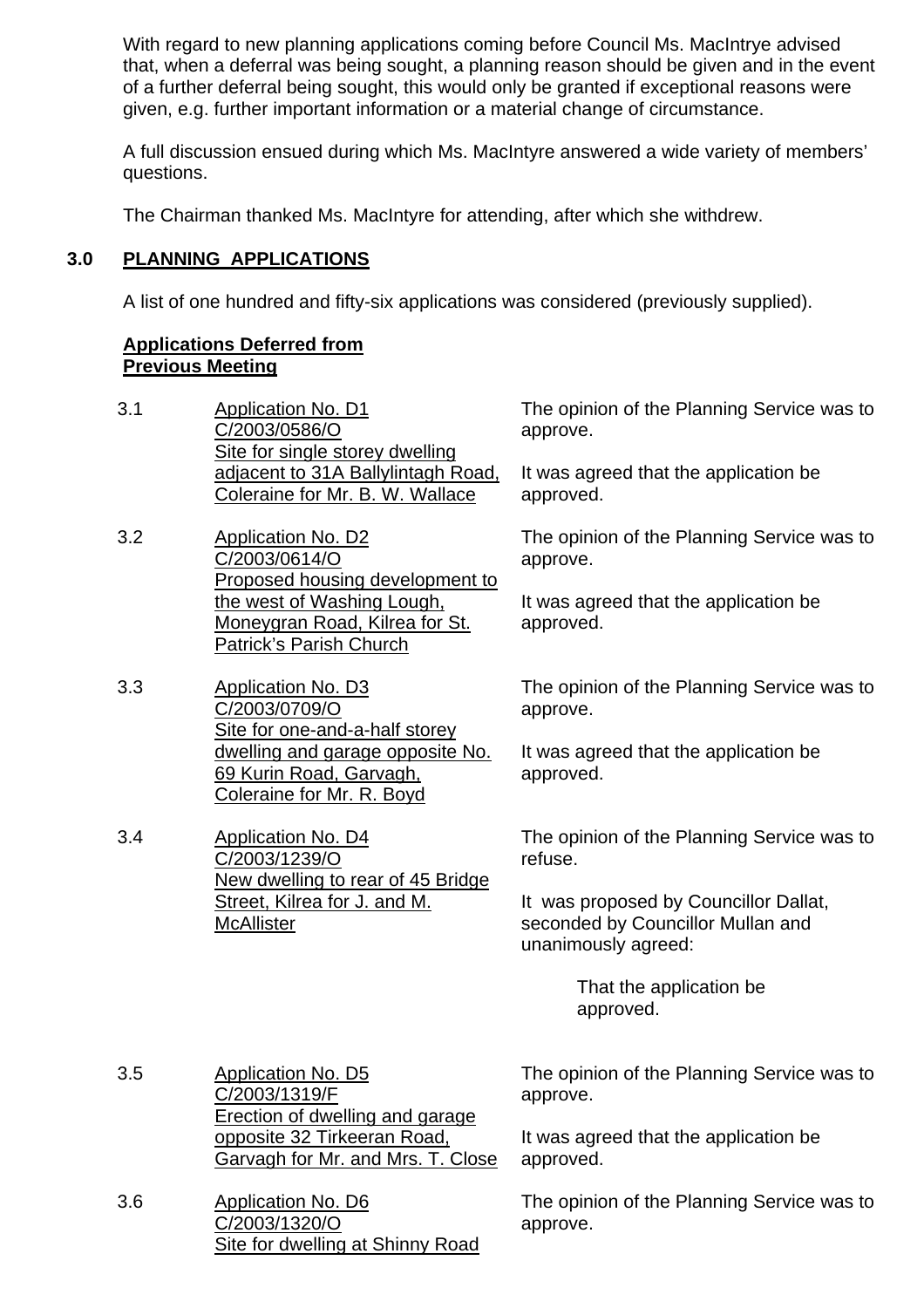(opposite No. 31), Macosquin, Coleraine for Mr. Hunter

- 3.7 Application No. D7 C/2004/0148/F Extensions to existing dwelling at 7 Westminster Park, East Crossreagh, Portstewart for Mr. and Mrs. P. Eymere
- 3.8 Application No. D8 C/2004/0195/O Site for dwelling and garage at Gortin Road (130 metres south of the Gortin/Carrowreagh Road junction), Kilrea for D. Wallace

3.9 Application No. D9 C/2004/0292/F Pair of semi-detached dwellings at 7 Strand Road, Portstewart for Mr. M. McCauley

3.10 Application No. D10 C/2004/0320/LB Addition of halo lit brass lettering to front elevation at The Old Courthouse, Castlerock Road, Coleraine for J. D. Wetherspoon plc

It was agreed that the application be approved.

The opinion of the Planning Service was to approve.

It was agreed that the application be approved.

The opinion of the Planning Service was to approve.

It was agreed that the application be approved.

The opinion of the Planning Service was to approve.

It was agreed that the application be approved.

The opinion of the Planning Service was to approve.

It was proposed by Councillor Deans and seconded by Councillor Barbour:

> That the application be refused.

On being put to the Meeting the proposal was carried, eight members voting in favour and seven members voting against.

The opinion of the Planning Service was to approve.

It was agreed that the application be approved.

The opinion of the Planning Service was to approve.

It was proposed by Councillor Deans and seconded by Councillor Bradley:

> That the application be refused.

On being put to the Meeting the proposal was carried, eight members voting in favour and three members voting against.

3.11 Application No. D11 C/2004/0372/O Site of bungalow and garage approximately 60m north west of No. 14 Laragh Road, Swatragh for Ms. B. McMullan

3.12 Application No. D12 C/2004/0418/F Demolition of existing semidetached dwelling and replacement with 6 no. apartments at 33 Lodge Road, Coleraine for Cromore Builders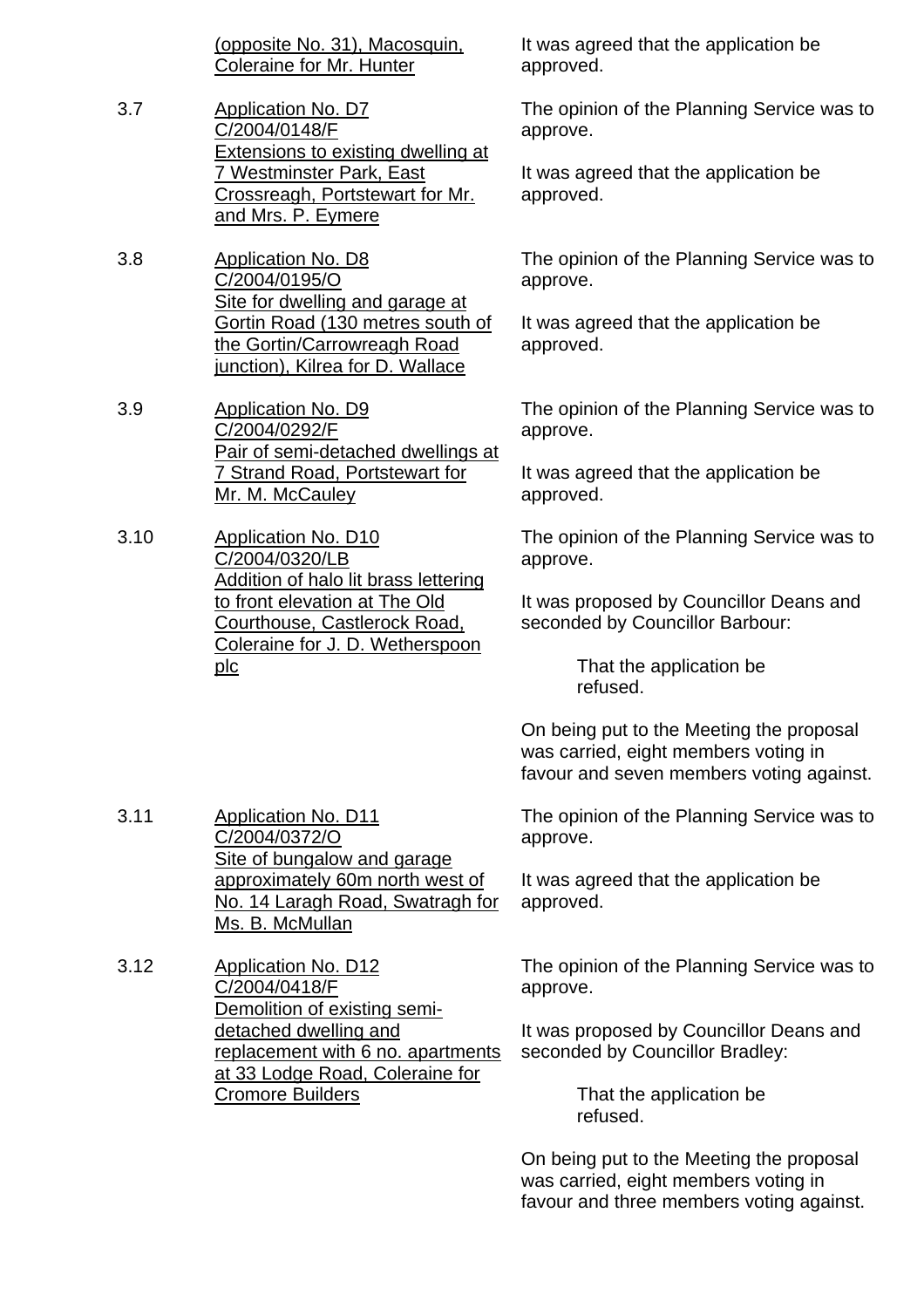3.13 Application No. 13 C/2004/0468/O Site for dwelling 90m north of 115 Agivey Road, Kilrea for Mr. B. Torrens

> Site for one-and-a-half storey dwelling and detached garage adjacent to No. 58 Temple Road, Garvagh for Miss M. McNicholl

3.14 Application No. D14

C/2004/0492/O

The opinion of the Planning Service was to refuse.

It was agreed that the application be deferred for two weeks to facilitate withdrawal. If the application was not withdrawn it would be refused.

The opinion of the Planning Service was to refuse.

It was proposed by Councillor Dallat, seconded by Councillor Mullan and unanimously agreed:

> That the application be approved.

The opinion of the Planning Service was to refuse.

The application had now been withdrawn.

- 3.15 Application No. D15 C/2004/0498/O Site for dwelling and garage at Lisachrin Road, Garvagh (west of junction of Lisachrin and Ballymenagh Road) for Mr. R. B. **Fullerton**
- 3.16 Application No. D16 C/2004/0522/O Site for dwelling and garage adjacent to 19 Ballystrone Road, Coleraine for Mr. Jeffers
- 3.17 Application No. D17 C/2004/0526/O New dwelling and garage adjacent to 23 Plantation Road, Garvagh, Coleraine for Mr. B. Stratton

3.18 Application No. D18 C/2004/0553/O Private two storey dwelling with detached garage to rear of 20a Drumeil Road, Aghadowey, Coleraine for Mr. K. Doherty

3.19 Application No. D19 C/2004/0654/O Erection of 1.5 storey dwelling with detached garage at Castle Road, 40m north of Castle

The opinion of the Planning Service was to refuse.

It was agreed that the application be deferred for two weeks to facilitate withdrawal. If the application was not withdrawn it would be refused.

The opinion of the Planning Service was to refuse.

It was agreed that the application be deferred for one week to facilitate withdrawal. If the application was not withdrawn it would be refused.

The opinion of the Planning Service was to refuse.

It was proposed by Councillor Dallat, seconded by Councillor Mullan and unanimously agreed:

> That the application be approved.

The opinion of the Planning Service was to approve.

It was agreed that the application be approved.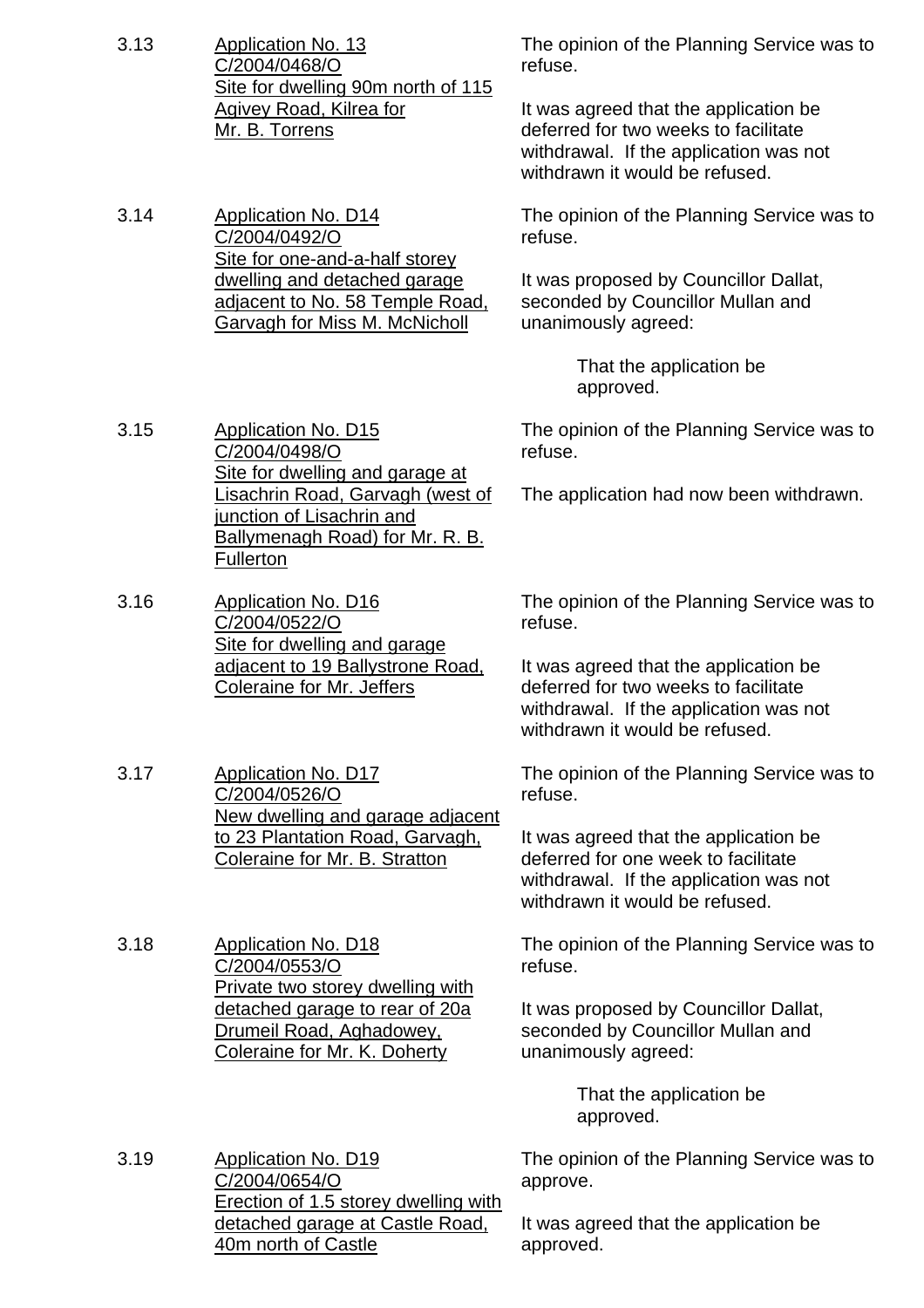Road/Ballybogey Road junction, Bushmills for Mr. B. Williamson

- 3.20 Application No. D20 C/2004/0675/O New dwelling and garage 300m north west of 11 Ballyhackett Lane, Castlerock for Mrs. A. M. Purcell 3.21 Application No. D21 C/2004/0679/O Site for dwelling and garage adjacent to 147 Carrowreagh Road, Garvagh for Mr. Reid
- 3.22 Application No. D22 C/2004/0691/O Proposed site for dwelling adjacent to 103 Moneybrannon Road, Aghadowey, Coleraine for Mr. and Mrs. McCartney
- 3.23 Application No. D23 C/2004/0945/F Proposed improvements to dwelling at 57 Station Road, Portstewart for Mr. Hammond

# **NEW APPLICATIONS**

3.24 Application No. 2 C/2003/0980/F Erection of 14 no. apartments (3.5 storey) and associated boiler house and car park at 28, 30 and 32 Mark Street, Portrush for Fletcher Gordon Ltd.

The opinion of the Planning Service was to refuse.

It was agreed that the application be refused.

The opinion of the Planning Service was to refuse.

It was agreed that the application be deferred for two weeks to facilitate withdrawal. If the application was not withdrawn it would be refused.

The opinion of the Planning Service was to refuse.

It was agreed that the application be refused.

The opinion of the Planning Service was to approve.

It was agreed that the application be approved.

The opinion of the Planning Service was to approve.

It was proposed by Councillor Bradley and seconded by the Deputy Mayor:

> That the application be refused.

On being put to the Meeting the proposal was carried, fourteen members voting in favour and no one voting against.

3.25 Application No. 5 C/2003/1327/F Erection of 4 no townhouses at Boilingwell Lane (off Long Commons), Coleraine for Mr. R. McIntosh

3.26 Application No. 7 C/2004/0232/F Demolition of existing dwelling and flat and erection of 4 apartments at The opinion of the Planning Service was to refuse.

It was agreed that the application be deferred for one month to facilitate an office meeting.

The opinion of the Planning Service was to refuse.

It was agreed that the application be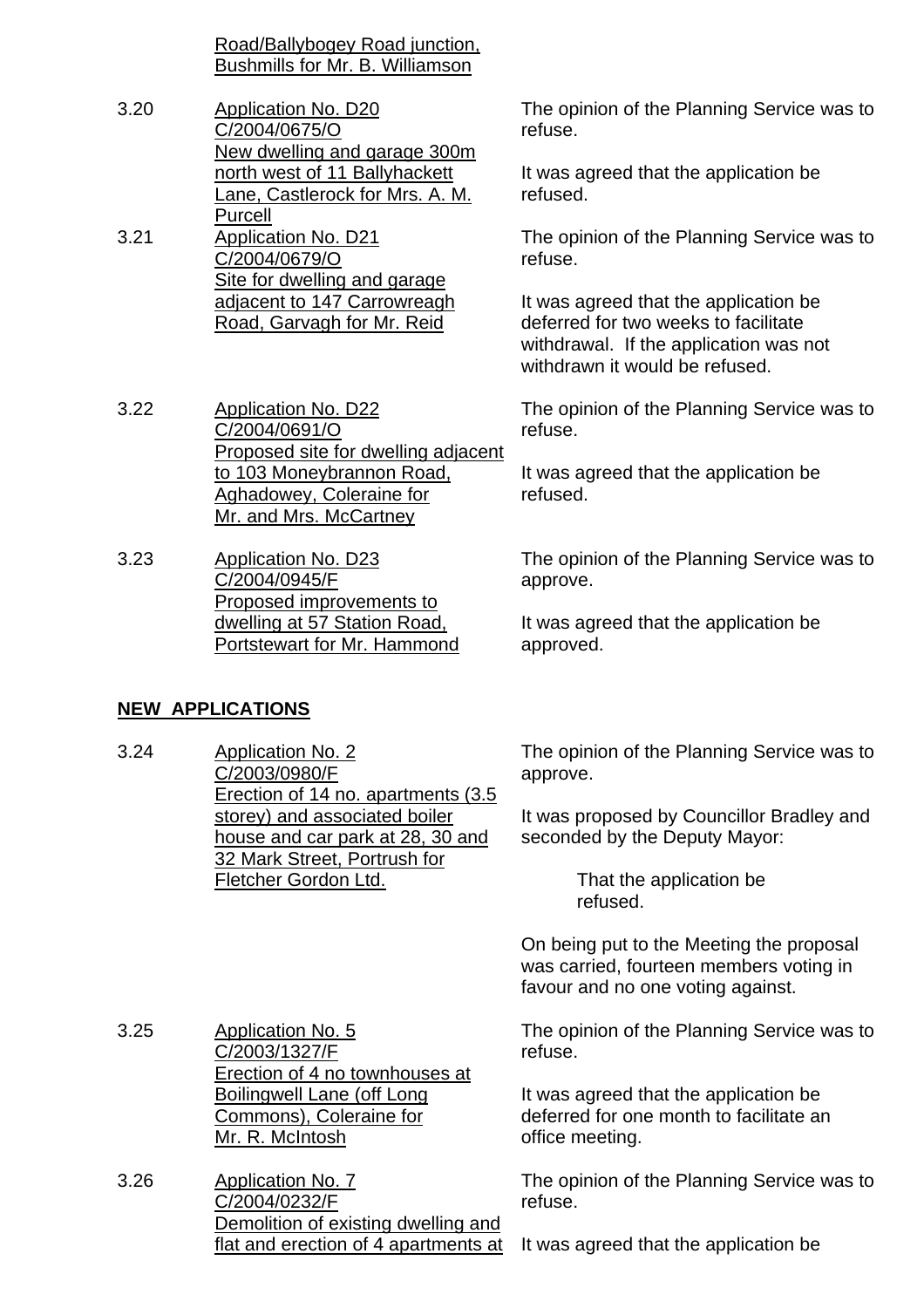47 Central Avenue, Portstewart for Mr. E. Doherty

3.27 Application No. 13 C/2004/0401/O Site of dwelling adjacent to 72 Moneydig Road, Garvagh for Mr. D. Hazlett

3.28 Application No. 16 C/2004/0428/F Housing development of 127 units comprising apartments, semidetached and terraced dwellings and 1 no. retail unit and associated car parking adjacent to 24 Atlantic Court, Atlantic Road, Coleraine for Mr. S. Sweeney

deferred for one month to facilitate a Council site visit.

The opinion of the Planning Service was to refuse.

It was agreed that the application be deferred for one month to facilitate a Council site visit.

The opinion of the Planning Service was to approve.

Concern was expressed by members regarding the introduction of this application before the appeal date of 22<sup>nd</sup> December, 2004 for application No. C/2004/0427/F which was an identical application.

Planning Service representatives explained that this application was identical with application C/2004/0427/F but that the reasons behind the eight draft reasons for refusal had now been resolved to the satisfaction of the Planning Service. Planning Service representatives were unable to confirm whether the amended scheme had been re-processed in terms of neighbour notification.

Following a lengthy discussion it was proposed by Councillor Deans, seconded by Councillor Ms. Alexander and unanimously agreed:

> That the application be referred to BDP Planning for examination before deciding whether it should be forwarded to the Planning Management Board for investigation.

It was further agreed that a representative from Council and BDP Planning be authorised to attend the planning appeal for application No. C/2004/0427/F on 22<sup>nd</sup> December, 2004.

The opinion of the Planning Service was to refuse.

It was agreed that the application be deferred for one month to facilitate a Council site visit.

3.29 Application No. 18 C/2004/0535/O 1 no. dwelling 280m west of 96 Drumsaragh Road, Kilrea for Mr. McKendry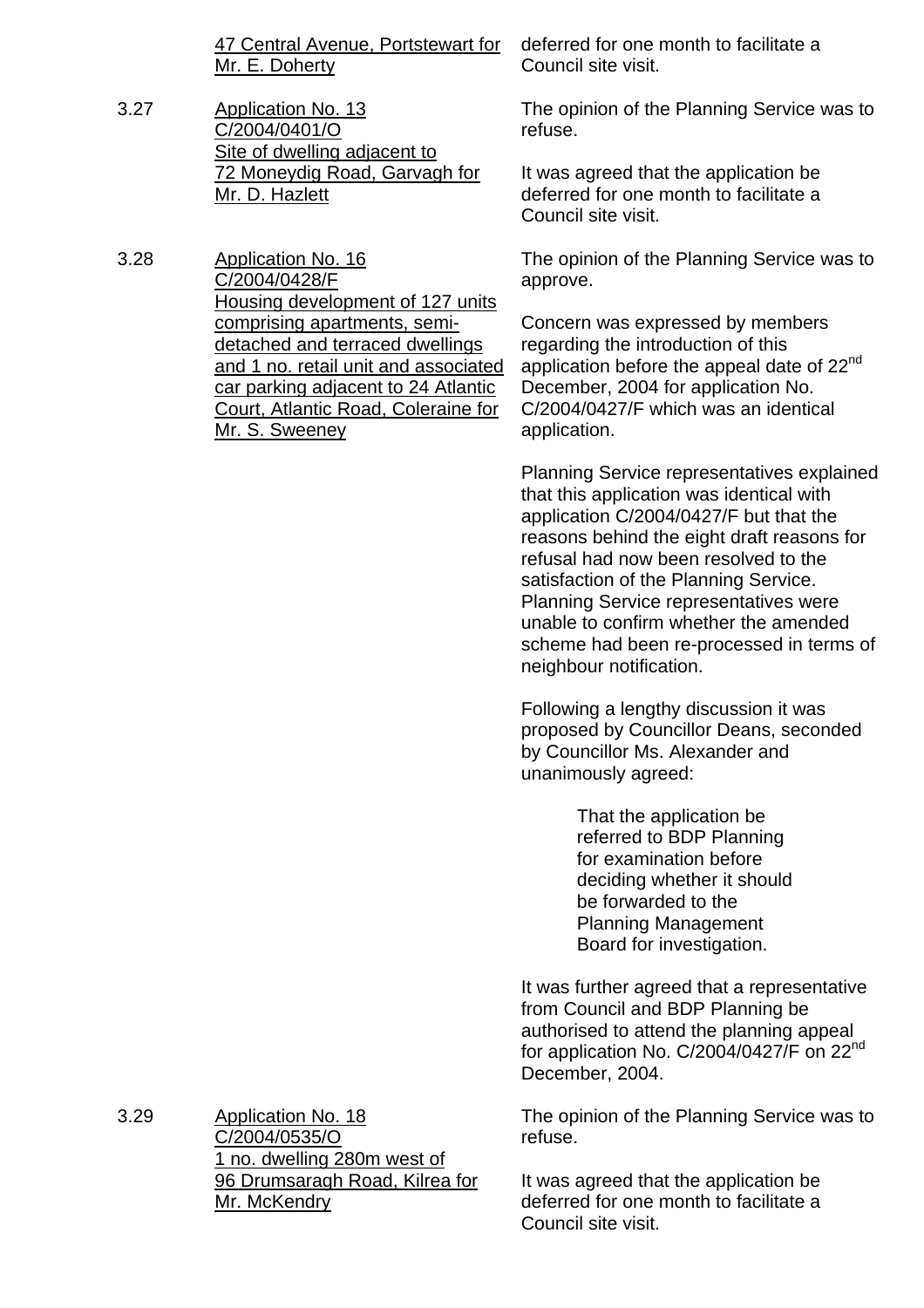| 3.30 | <b>Application No. 20</b><br>C/2004/0539/O<br>Site for dwelling and garage 110m<br>west 10 Hillhead Road, Kilrea for<br>Mr. Hogg                                                                                     | ľ<br>$\overline{\phantom{a}}$<br>$\mathsf{C}$<br>( |
|------|----------------------------------------------------------------------------------------------------------------------------------------------------------------------------------------------------------------------|----------------------------------------------------|
| 3.31 | <b>Application No. 23</b><br>C/2004/0555/O<br>Dwelling and garage 60m north-<br>west of 118 Grove Road,<br><b>Swatragh for Mr. L. O'Hagan</b>                                                                        | ľ<br>I<br>$\mathsf{C}$<br>(                        |
| 3.32 | <b>Application No. 27</b><br>C/2004/0581/O<br>Proposed site for dwelling<br>approximately 220m south-west of<br>St. Patrick's Primary School on the<br>Churchtown Road, Garvagh for<br>D. Kearney Design (Agent)     | ľ<br>I<br>$\mathbf C$<br>(                         |
| 3.33 | <b>Application No. 28</b><br>C/2004/0583/O<br>Proposed site for dwelling<br>approximately 250m south-west of<br>St. Patrick's Primary School on the<br>Churchtown Road, Garvagh for<br>D. Kearney Design (Agent)     | ľ<br>I<br>$\mathbf C$<br>(                         |
| 3.34 | Application No. 30<br>C/2004/0593/O<br>Proposed housing development<br>with twelve houses at 30<br>Moneygran Road, Kilrea for Mr.<br><b>Shields</b>                                                                  | r<br>O                                             |
| 3.35 | <b>Application No. 32</b><br>C/2004/0606/O<br>Proposal to develop a dwelling<br>house to be occupied by the<br>applicant (ref. application No.<br>C/2004/0159) at Coolnasillagh<br>Road, Garvagh for Mr. K. McKillop | ľ<br>C                                             |
| 3.36 | Application No. 34<br>C/2004/0614/O<br>Site for dwelling and garage at<br>Bratwell Road, Articalve (300m<br>from junction with Knocknogher<br>Road) for Mr. R. Neely                                                 | ľ<br>I<br>C<br>(                                   |
| 3.37 | <b>Application No. 38</b><br>C/2004/0638/F<br>2 no. dwellings in the front garden<br>of 15 Hillhead Road, Kilrea for<br>Mr. P. Fergus                                                                                | ľ<br>C                                             |

The opinion of the Planning Service was to refuse.

It was agreed that the application be deferred for one month to facilitate a Council site visit.

The opinion of the Planning Service was to refuse.

It was agreed that the application be deferred for one month to facilitate a Council site visit.

The opinion of the Planning Service was to refuse.

It was agreed that the application be deferred for one month to facilitate a Council site visit.

The opinion of the Planning Service was to refuse.

It was agreed that the application be deferred for one month to facilitate a Council site visit.

The opinion of the Planning Service was to refuse.

It was agreed that the application be deferred for one month to facilitate a Council site visit.

The opinion of the Planning Service was to refuse.

It was agreed that the application be deferred for one month to facilitate a Council site visit.

The opinion of the Planning Service was to refuse.

t was agreed that the application be deferred for one month to facilitate a Council site visit.

The opinion of the Planning Service was to refuse.

It was agreed that the application be deferred for one month to facilitate a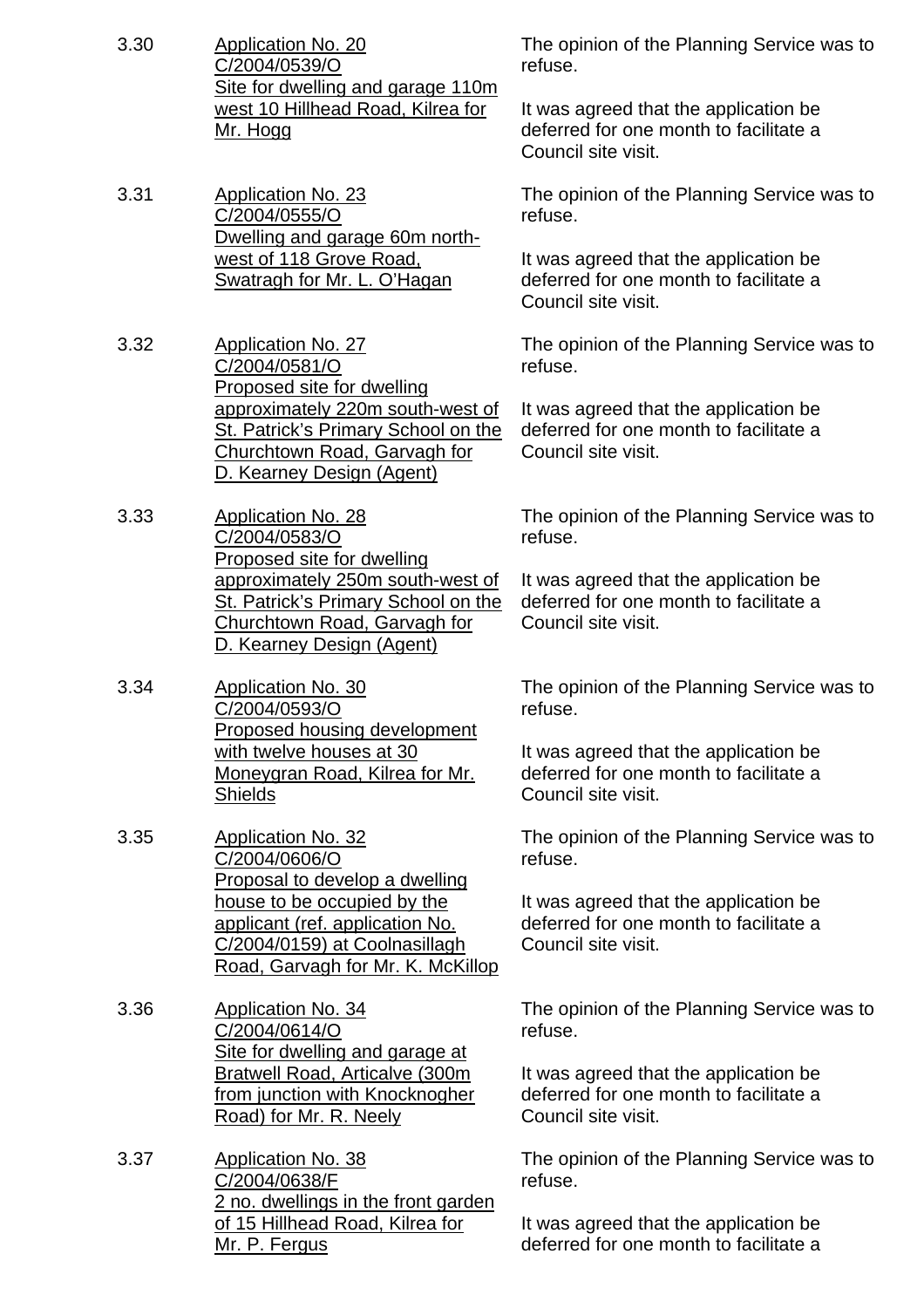| 3.38 | Application No. 39<br>C/2004/0641/O |
|------|-------------------------------------|
|      |                                     |
|      | Proposed site for single storey     |
|      | rural cottage approximately 280m    |
|      | north of 56 Cashel Road,            |
|      | Macosquin for Mr. W. Taylor         |
| 3.39 | <b>Application No. 41</b>           |
|      |                                     |
|      | C/2004/0644/F                       |

Proposed 12 no. dwellings (extension to community housing scheme) at site Nos. 19, 20, 27, 28, 29, 30, 31, 32, 33, 34, 35 and 36 Glenview, Garvagh for Rev. L. Donnelly 3.40 Application No. 43 C/2004/0649/O Site for dwelling and garage 220m south of 88 Agivey Road, Kilrea for Mr. P. McKendry

- 3.41 Application No. 45 C/2004/0662/F Regrading of footpath with railings to provide DDA compliant access to Bank. Provision of new external lights at ATM and entrance at 52 The Promenade, Portstewart for Ulster Bank Ltd.
- 3.42 Application No. 53 C/2004/0686/O One dwelling and domestic garage, septic tank, mechanical airation plant, percolation area at Lisnagrot Road, Kilrea for Mr. P. Marshall
- 3.43 Application No. 54 C/2004/0696/O Dwelling house approximately 500m north of 68 Sconce Road, Articlave for Mr. M. Benson
- 3.44 Application No. 56 C/2004/0698/O Two dwellings north-east of No. 10 Cam Road, Cam, Macosquin, Coleraine for Ms. M. Black
- 3.45 Application No. 60 C/2004/0710/O

Council site visit.

The opinion of the Planning Service was to refuse.

It was agreed that the application be deferred for one month to facilitate a Council site visit.

The opinion of the Planning Service was to refuse.

It was agreed that the application be deferred for one month to facilitate a Council site visit.

The opinion of the Planning Service was to refuse.

It was agreed that the application be deferred for one month to facilitate a Council site visit.

The opinion of the Planning Service was to refuse.

It was agreed that the application be deferred for one month to facilitate further consideration by the Planning Service.

The opinion of the Planning Service was to refuse.

It was agreed that the application be deferred for one month to facilitate a Council site visit.

The opinion of the Planning Service was to refuse.

It was agreed that the application be deferred for one month to facilitate a Council site visit.

The opinion of the Planning Service was to refuse.

It was agreed that the application be deferred for one month to facilitate a Council site visit.

The opinion of the Planning Service was to refuse.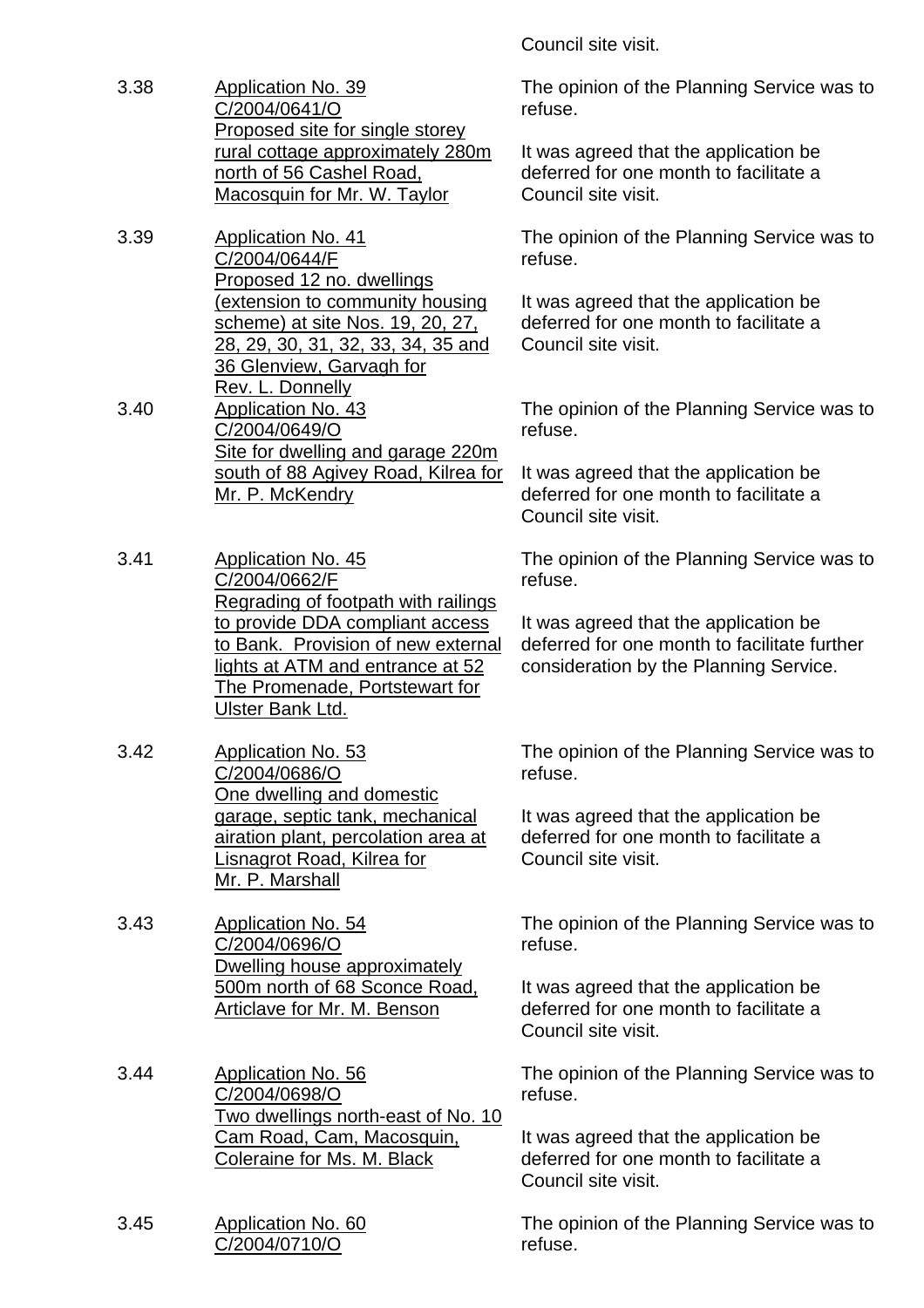Demolish existing buildings and provide accommodation for one dwelling house opposite 134 Cashel Road, Ringsend for Mr. A. Farlow

- 3.46 Application No. 62 C/2004/0727/O Site for dwelling 100m south-east of Knocknougher Road, Glebe Road junction, Articlave for Mr. J. Peden
- 3.47 Application No. 63 C/2004/0728/O Site for dwelling adjacent to and south of No. 5 Killykergan Road, Garvagh for Mr. G. Torrens

3.48 Application No. 64 C/2004/0729/O Site for dwelling approximately 150m south of No. 9 Killykergan Road, Garvagh for M & A Builders

3.49 Application No. 67 C/2004/0738/O Site for bungalow approximately 50m north-east of 30 Drumsaragh Road, Kilrea for Ms. McCotter

- 3.50 Application No. 71 C/2004/0756/O Site of traditional rural dwelling to the rear of Nos. 41 and 41A Tirkeeran Road, Garvagh for Mr. D. McNicholl
- 3.51 Application No. 73 C/2004/0764/O Site for traditional rural dwelling north-east of 47 Glebe Road, Articlave for Mr. S. Doherty

3.52 Application No. 74 C/2004/0765/O Site for dwelling and garage 120m west of 60 Cullyrammer Road, Garvagh for Mr. J. Taylor

It was agreed that the application be deferred for one month to facilitate a Council site visit. It was further agreed that a representative from Roads Service be requested to attend.

The opinion of the Planning Service was to refuse.

It was agreed that the application be deferred for one month to facilitate a Council site visit.

The opinion of the Planning Service was to refuse.

It was agreed that the application be deferred for one month to facilitate an office meeting.

The opinion of the Planning Service was to refuse.

It was agreed that the application be deferred for one month to facilitate an office meeting.

The opinion of the Planning Service was to refuse.

It was agreed that the application be deferred for one month to facilitate a Council site visit.

The opinion of the Planning Service was to refuse.

It was agreed that the application be deferred for one month to facilitate a Council site visit.

The opinion of the Planning Service was to refuse.

It was agreed that the application be deferred for one month to facilitate a Council site visit.

The opinion of the Planning Service was to refuse.

It was agreed that the application be deferred for one month to facilitate a Council site visit.

3.53 Application No. 77 The opinion of the Planning Service was to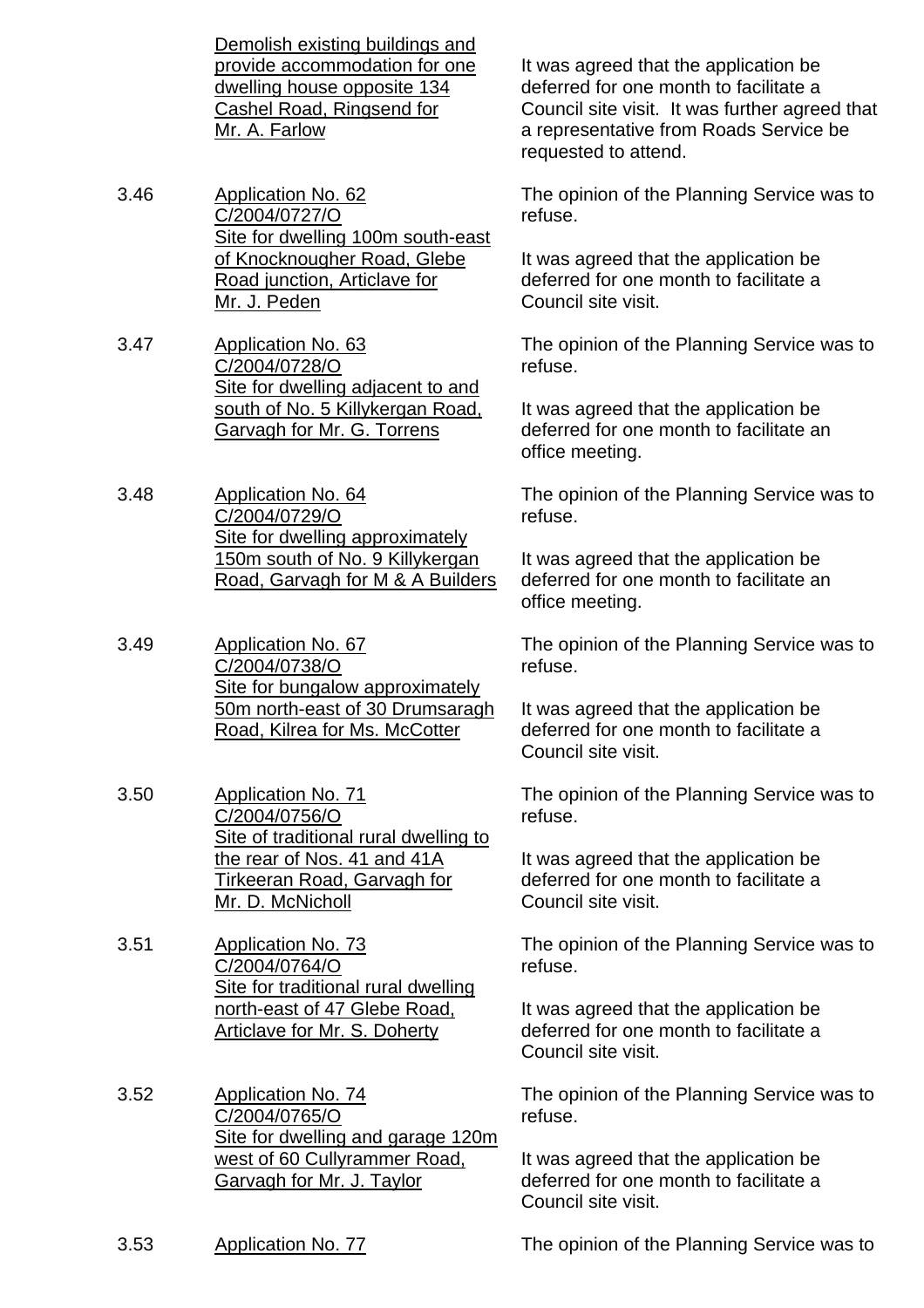C/2004/0784/O Site for dwelling and garage 20m north of 11 Craigaboney Road, Bushmills for Ms. K. Trufelli

Application No. 78 C/2004/0787/O Site for dwelling and garage 40m north of 11 Craigaboney Road, Bushmills for Ms. Trufelli

- 3.54 Application No. 79 C/2004/0798/O Site for dwelling and garage 40m north-east of 60 Liscall Road, Garvagh for Mr. M. Higgins
- 3.55 Application No. 82 C/2004/0811/O Site for dwelling and garage adjacent to 48 Ballyhackett Road, Castlerock for Mr. and Mrs. W. Purcell
- 3.56 Application No. 84 C/2004/0820/O Site for dwelling and garage adjacent to 60 Craigmore Road, Coleraine for Mr. W. Millen
- 3.57 Application No. 85 C/2004/0821/O Site for dwelling and garage 300m north-east of 40 Ballyversal Road, Coleraine for Mr. D. Curry

Application No. 89 C/2004/0839/O Site for dwelling and garage 320m north of 40 Ballyversal Road, Coleraine for Mr. D. Curry

- 3.58 Application No. 88 C/2004/0838/O Site for dwelling approximately 180m north-west of 20 Killykergan Road, Garvagh for Mr. B. Torrens
- 3.59 Application No. 96 C/2004/0934/F Additional 3 no. UMTS, antennae and associated cabling at existing

refuse both applications.

It was agreed that the applications be deferred for one month to facilitate Council site visits.

The opinion of the Planning Service was to refuse.

It was agreed that the application be deferred for one month to facilitate a Council site visit.

The opinion of the Planning Service was to refuse.

It was agreed that the application be deferred for one month to facilitate a Council site visit.

The opinion of the Planning Service was to refuse.

It was agreed that the application be deferred for one month to facilitate a Council site visit. It was further agreed that a representative from Roads Service be requested to attend.

The opinion of the Planning Service was to refuse both applications.

It was agreed that the applications be deferred for one month to facilitate Council site visits.

The opinion of the Planning Service was to refuse.

It was agreed that the application be deferred for one month to facilitate an office meeting.

The opinion of the Planning Service was to approve.

It was agreed that the application be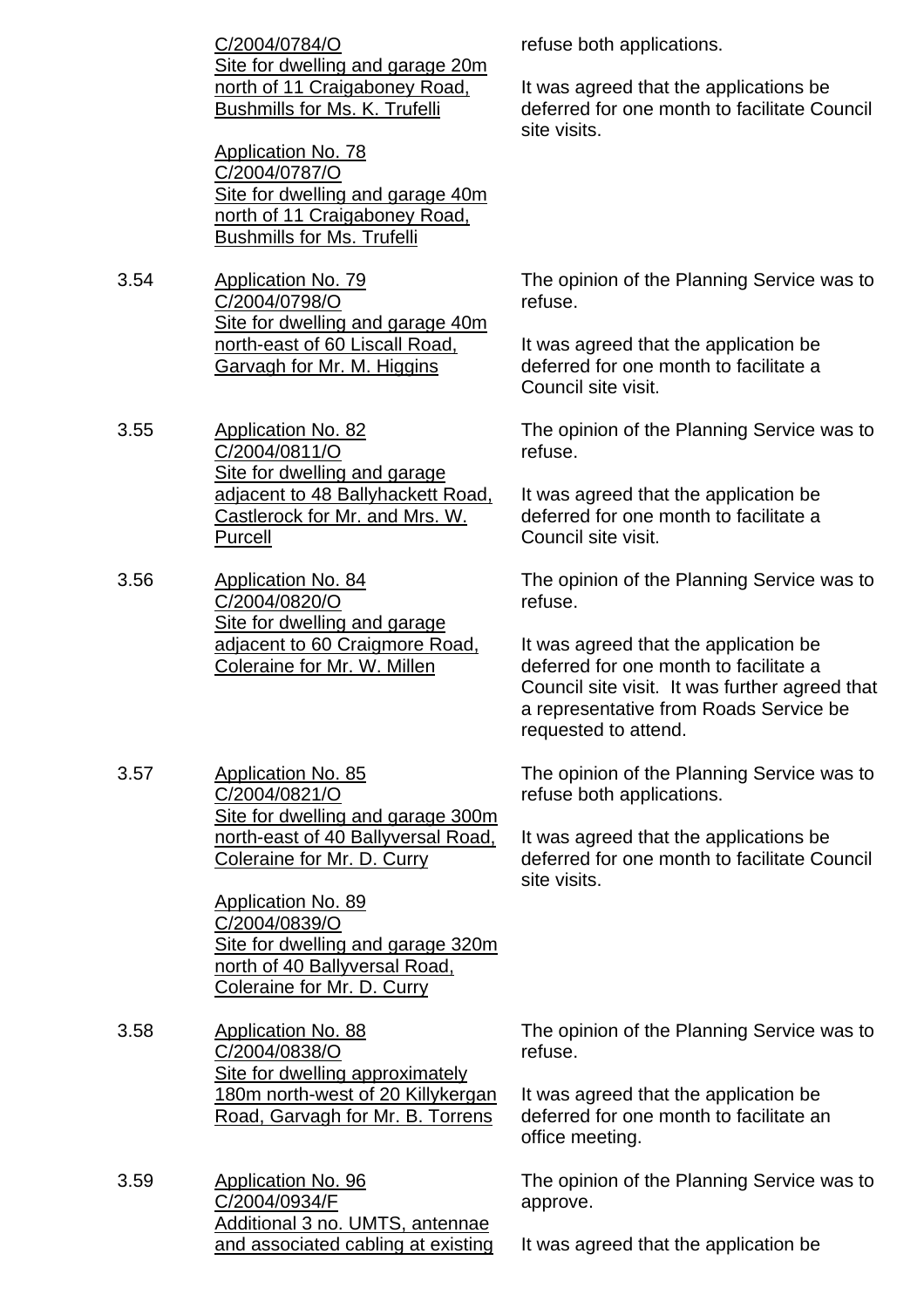02 radio base station at BT Exchange, Nursery Avenue, Coleraine for O2 (UK) Ltd.

- 3.60 Application No. 97 C/2004/0951/F Change of use to bookmaking office at Unit 3, Port Junction, Millburn Road, Coleraine for Eastwood Bookmakers
- 3.61 Application No. 102 C/2004/1022/F Extension to existing two-storey structure (comprising of shops and residential accommodation) to provide additional two-storey retail unit at Mountsandel Road (Shops), 1-8 Glenfern Court, Mountsandel, Coleraine for N M Developments
- 3.62 Application No. 118 C/2004/1087/F Sun room extension to property at Apartment 1, Rockhaven, 17 Portrush Road, Portstewart for Mr. J. Clark
- 3.63 Application No. 121 C/2004/1091/F Detached dwelling and detached garage at 97 Boleran Road, Garvagh for P. & C. Mullan **Construction**
- 

## **4.0 PLANNING ISSUES RAISED BY MEMBERS**

4.1 Applications – Update An update was requested on the following applications: (a) Todd, Lower Captain Street, Coleraine (b) Mr. J. Pollock, Knocknougher Road, Articlave 4.2 Application No. C/2004/0449 Reported that an office meeting had taken place. Ownership of lane had been disputed. Notice would be served on applicant. 4.3 Application No. C/2003/1337 This application had not been presented to Council. 4.4 Application Nos. C/2004/0154 Sites on Windyhill Road, Coleraine. Reported that

deferred for one month to facilitate further consideration by the Planning Service.

The opinion of the Planning Service was to approve.

It was agreed that the application be deferred for one month to facilitate a Council site visit.

The opinion of the Planning Service was to refuse.

It was agreed that the application be deferred for one month to facilitate a Council site visit.

The opinion of the Planning Service was to approve.

It was agreed that the application be deferred for one month to facilitate the Planning Service in clarifying points raised by an objector.

The opinion of the Planning Service was to refuse.

It was agreed that the application be deferred for one month to facilitate a Council site visit.

3.64 Site Visits It was noted that because of Christmas holidays site visits would be scheduled for the first week in January, 2005.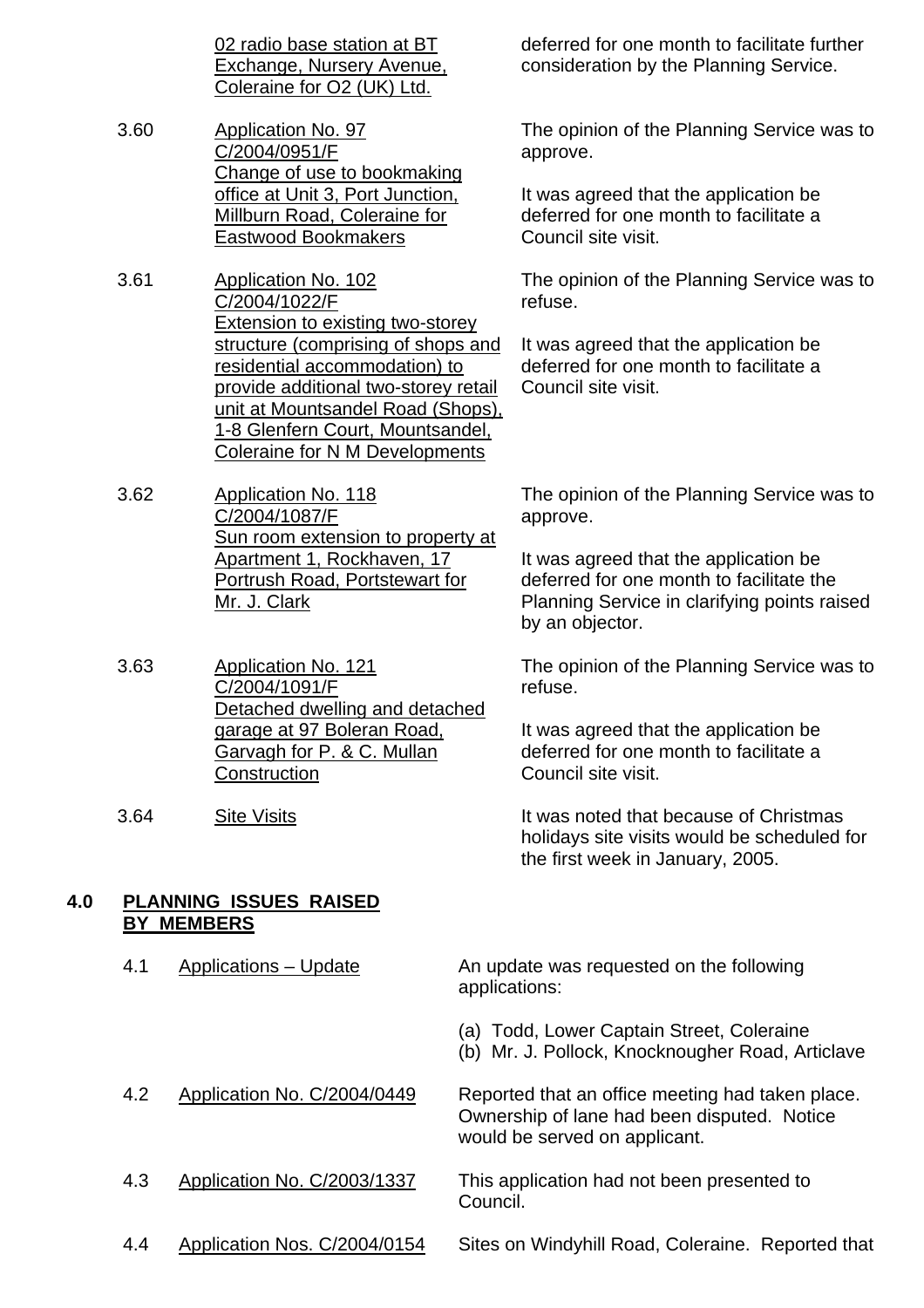|     | and C/2004/0155                                             | consultations had still to be returned to Planning<br>Service. Applications would probably be brought<br>to the January Meeting.                                                        |
|-----|-------------------------------------------------------------|-----------------------------------------------------------------------------------------------------------------------------------------------------------------------------------------|
| 4.5 | <b>Enforcement Issue</b>                                    | Reference was made to an enforcement issue<br>relating to development at Agherton<br>Road/Agherton Lane, Portstewart. It was noted<br>that the dwelling was now built and was for sale. |
| 4.6 | Application No. C/2004/0497<br>6 Metropole Avenue, Portrush | It was noted that this application had been refused<br>but the dwelling was nearing completion.                                                                                         |
| 4.7 | Signs – Strand Road/Killowen,<br>Coleraine                  | Reference was made to the number of signs in this<br>particular area of Coleraine. Planning Service was                                                                                 |

granted.

## **5.0 POSTPONEMENT OF MEETING**

 At this stage in the proceedings it was proposed by Councillor Watt and seconded by the Deputy Mayor:

asked to clarify if planning permission had been

 That Council postpone the remaining business to the next Planning meeting.

 On being put to the Meeting the proposal was lost, three members voting in favour and four members voting against.

#### **6.0 NON DETERMINATION APPEALS**

Consideration was given to Non Determination Appeals in the respect of the following planning applications:

- (a) C/2004/0613/F Housing development (comprising 56 units), Ballycastle Road, Coleraine
- (b) C/2004/0091/O Site for dwelling and garage, lands 100m west of No. 16 Ramsey Park, Macosquin
- $(C)$  C/2004/0095/O Site for dwelling and garage, lands 20m west of No. 16 Ramsey Park, Macosquin
- (d) C/2004/0096/O Site for dwelling and garage, lands 100m east of No. 34 Ringrash Road, Macosquin
- (e) C/2004/0097/O Site for dwelling and garage, lands 180m east of No. 34 Ringrash Road, Macosquin
- (f) C/2004/0098/O Site for dwelling and garage, lands 80m east of No. 34 Ringrash Road, Macosquin
- $(g)$  C/2004/0099/O Site for dwelling and garage, lands 140m east of No. 34 Ringrash Road, Macosquin
- (h) C/2004/0824/O Housing development comprising 85-95 housing units, land adjacent to Golf Links Hotel, Bushmills Road, Portrush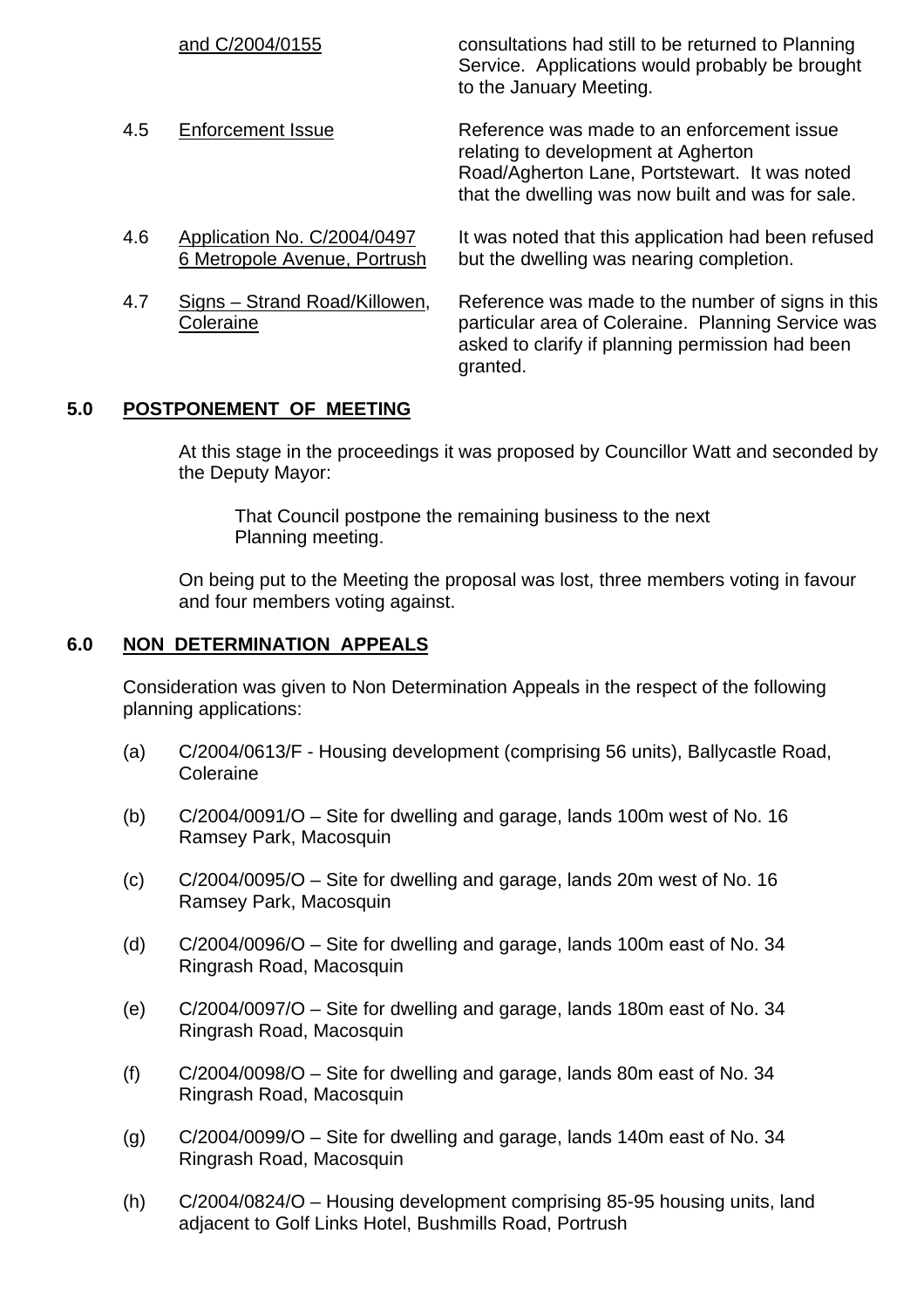- (i) C/2004/0514/O Proposed site for housing development, off Station Road, Portstewart (south-east of Knockancor Development)
- (j) C/2004/0515/F Proposed housing development open space for private streets determination, off Station Road, Portstewart (south-east of Knockancor Development)

Following discussion it was agreed:

That Council support a refusal for each of the above applications.

## **7.0 GENERAL PLANNING ISSUES**

| 7.1 | Wetherspoon's Public House,<br>Castlerock Road - Signage                                      | It was noted that this issue had been<br>discussed under application No.<br>C/2004/0320/LB (new applications).                       |
|-----|-----------------------------------------------------------------------------------------------|--------------------------------------------------------------------------------------------------------------------------------------|
| 7.2 | Fast Food Outlet, Strand Road,<br>Coleraine - Signage                                         | It was noted that the issue relating to<br>signage would be dealt with at a future<br>meeting.                                       |
| 7.3 | <b>Fast Food Outlet- Hillcrest,</b><br>Portrush - Retrospective<br>application                | It was noted that comments on these<br>issues had been made by the Planning<br>Service representatives at the November<br>meeting.   |
|     | Cavity Walls – Clarification of<br>Planning Service input<br>Riverside Retail Park - Wall     |                                                                                                                                      |
|     |                                                                                               |                                                                                                                                      |
| 7.4 | Replacement dwelling at 93<br>Drumcroone Road, Coleraine -<br>Update on deferral of decision  | Reported that the decision had been<br>issued on 18 <sup>th</sup> November, 2004.                                                    |
| 7.5 | <b>Applications for Disabled</b><br>Extensions – Possibility of fast<br>tracking applications | Reported that a legislative change would<br>be required to alter the present system but<br>these applications were usually processed |

# **8.0 RURAL HOUSING ASSOCIATION**

 Read letter from the Director of the Rural Housing Association advising members that the Department's Housing Division had accepted that their allowances for the Coleraine Borough Council area did not reflect the high land/property values in Portstewart. The Department had also confirmed that it would grant a "Special Percentage Adjustment" for the proposed project at Lever Road, Portstewart which would result in affordable weekly rental charges for those not in receipt of income support. The concept of a "local lettings policy" would also be pursued.

as quickly as possible.

Council would be advised of any progress made on these particular issues. Members welcomed this information.

**9.0 MANAGEMENT BOARD REFERRAL - REDEVELOPMENT OF EXISTING DWELLINGS TO PROVIDE 5 TOWNHOUSES AT 51 AND 53 DHU VARREN, PORTRUSH FOR MESSRS. McCOMBE AND McILMOYLE**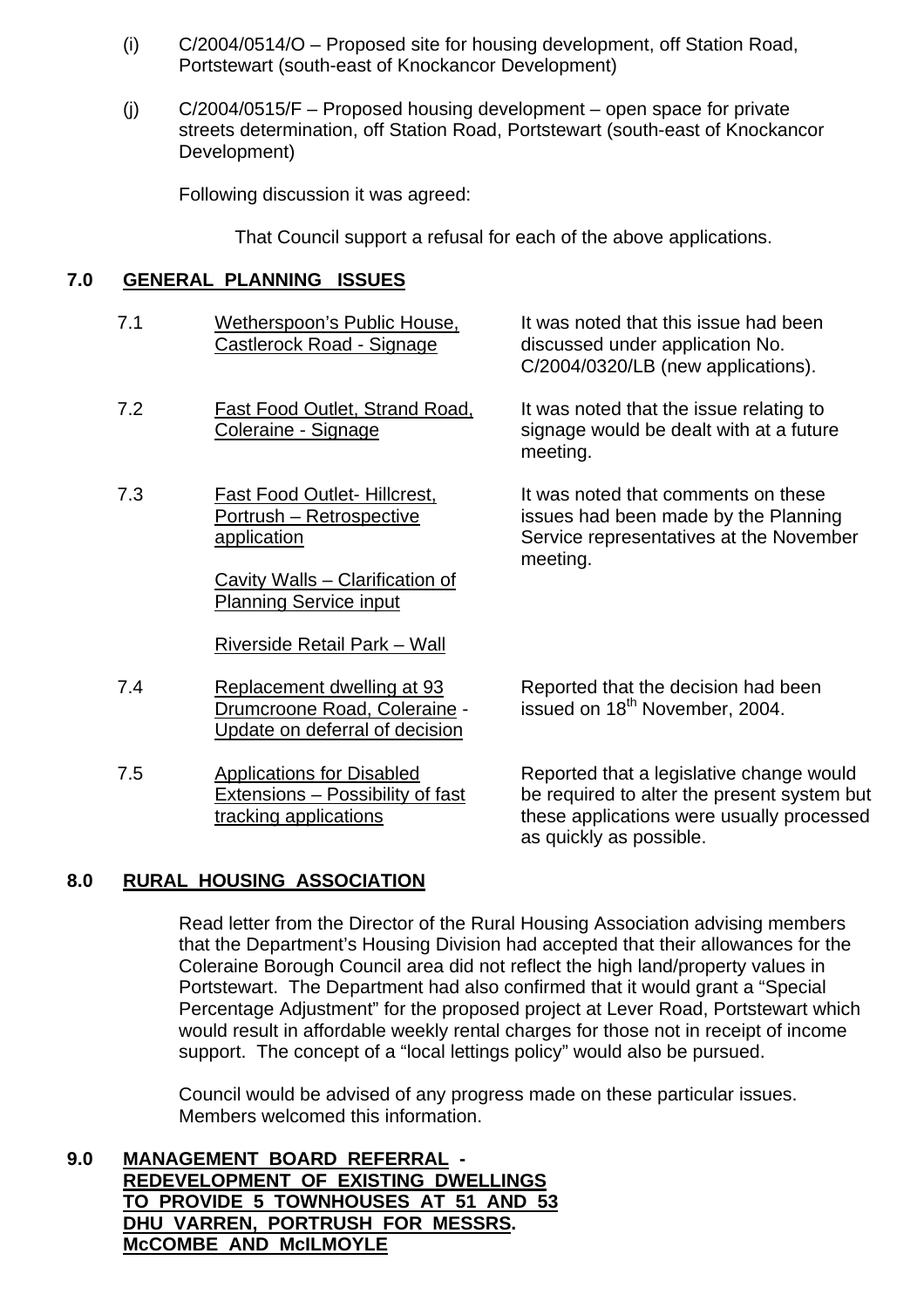Read letter from the Planning Service advising members that The Management Board had reviewed the above referral and had concluded that planning permission for the proposed development should be granted.

Noted.

## **10.0 PLANNING SERVICE - LEGISLATION**

 Read correspondence from the Planning Service advising members of the following new Statutory Rules:

 (a) The Planning (Amendment) (2003 Order) (Commencement No. 3) Order (NI) 2004 No. 489 (C.27) The Planning (Demolition – Description of Buildings) Direction 2004;

The above Statutory Rule came into operation on 1<sup>st</sup> December, 2004.

(b) Planning (Use Classes) Order (Northern Ireland) 2004 S.R. No. 458;

 Planning (General Development) (Amendment) Order (Northern Ireland) 2004 S.R. No. 459;

The above Statutory Rules came into operation on 29<sup>th</sup> November, 2004.

## **11.0 W. F. KENNEDY & CO. SITE AT KNOCKLYNN ROAD, COLERAINE APPLICATION NO. C/2004/0277**

 The Town Clerk and Chief Executive advised members that a letter had been received from Mr. T. Fleming, Market Studio, requesting an opportunity to address Committee in respect of the above planning application.

 Mr. Fleming had been advised that, due to the amount of business on the agenda, a presentation would not be offered and that the application had already been referred to the Planning Appeals Commission.

The Town Clerk and Chief Executive's decision was approved.

## **12.0 NORTHERN AREA PLAN 2016**

 The Town Clerk and Chief Executive advised members that Ms. Angela Smith, Parliamentary Under Secretary of State, had agreed to meet a deputation from the four Councils involved in the above Plan on  $27<sup>th</sup>$  January, 2005.

 It was agreed that The Mayor or Chairman of the Planning Committee represent Council together with Mr. P. Fleming, BDP Planning and the Town Clerk and Chief Executive, together with similar representation from the other three Councils involved.

 Senior Counsel had indicated that a decision on the question of seeking a judicial review should be considered after the meeting with the Minister.

## **13.0 BALANCED COMMUNITIES REVIEW GROUP**

 It was proposed by Alderman Leonard, seconded by Councillor Ms. Alexander and agreed: